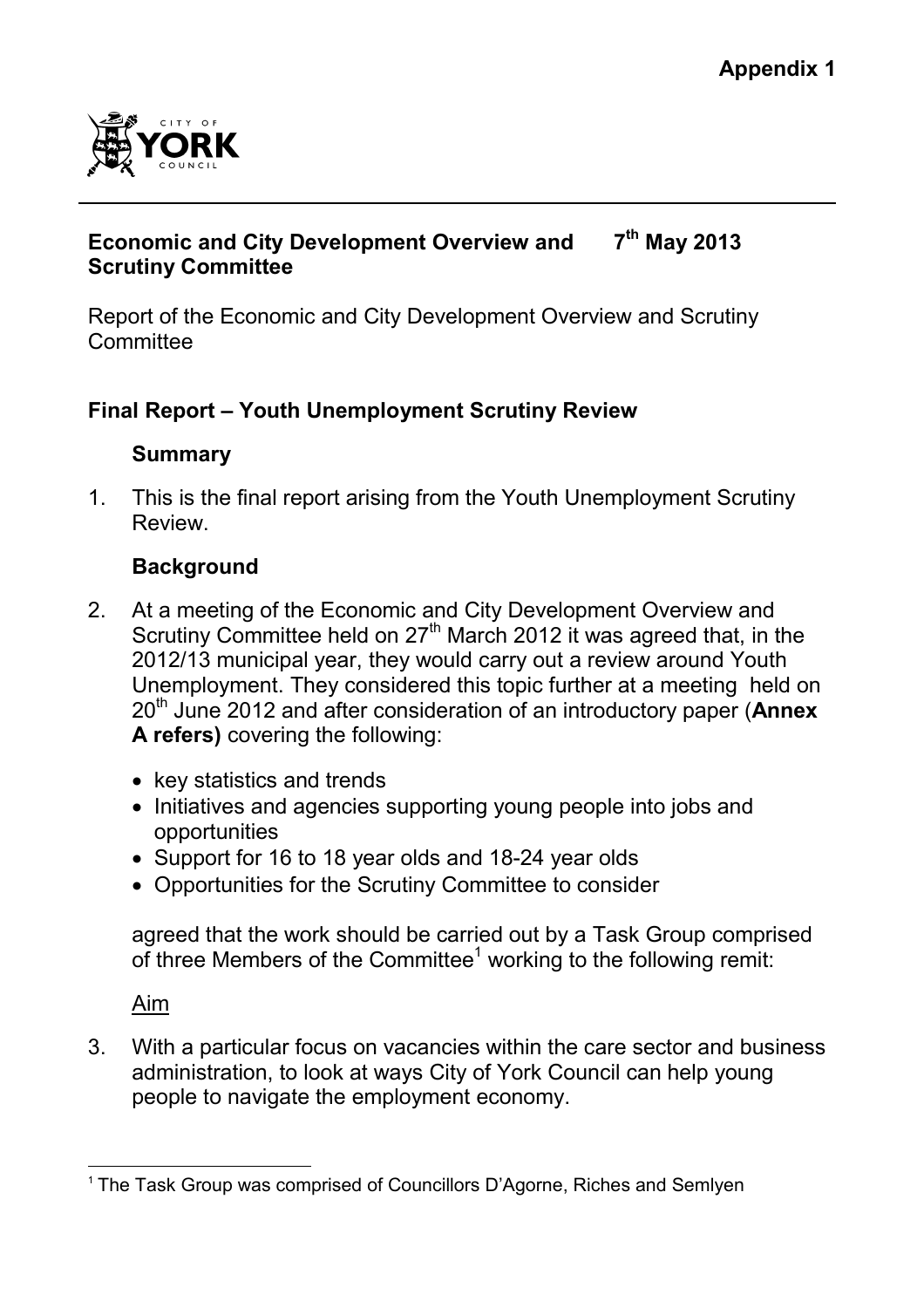## Key Objectives

- i. Investigate what the barriers are for young people (ages 16-24) getting work
- ii. Investigate whether all agencies are playing their part in supporting young people into work
- iii. To investigate whether there are any gaps and/or overlaps in provision and if so make recommendation to address them.

## **Consultation**

4. Consultation has taken place throughout the review and Members have taken guidance from officers within the Council. In addition to this they have met with representatives from Jobcentre Plus, the Work Programme providers and prime contract holders, young people and other stakeholders and agencies who provide support for young unemployed residents<sup>2</sup>. They also received responses to a question around Youth Unemployment that they had posted on the GeniUS website.

## **Setting the Scene**

- 5. Prior to the first meeting of the Task Group Councillors D'Agorne and Semlyen attended the York Skills Summit on 9<sup>th</sup> July 2012 in connection with this review to gain a wider understanding of the skills and employment landscape and priorities for all employment sectors and residents of all ages.
- 6. The Task Group met for the first time on  $18<sup>th</sup>$  July with the Youth Support Service Manager and the Learning City York Partnership Manager. At this meeting the information at **Annex A** to this report was further discussed alongside a paper that had been presented to the YorOK Board in January 2012 entitled 'Apprenticeship Developments in York and Programmes Supporting Young People 16-24 into Work' **(Annex B refers)**. The following paragraphs set out the discussions that ensued.

## The 16 to 18 year old age group

7. Local Authorities have a statutory responsibility to secure education and training in their areas for young people aged 16 to 18 (up to their 19<sup>th</sup>

 $\overline{a}$ <sup>2</sup> Via the Learning City 'Connecting People to Jobs & Opportunities' network – including Higher York (who have a particular focus on unemployed and under-employed Graduates); National Careers Service; Castlegate (focus on 16-18 year old NEETs);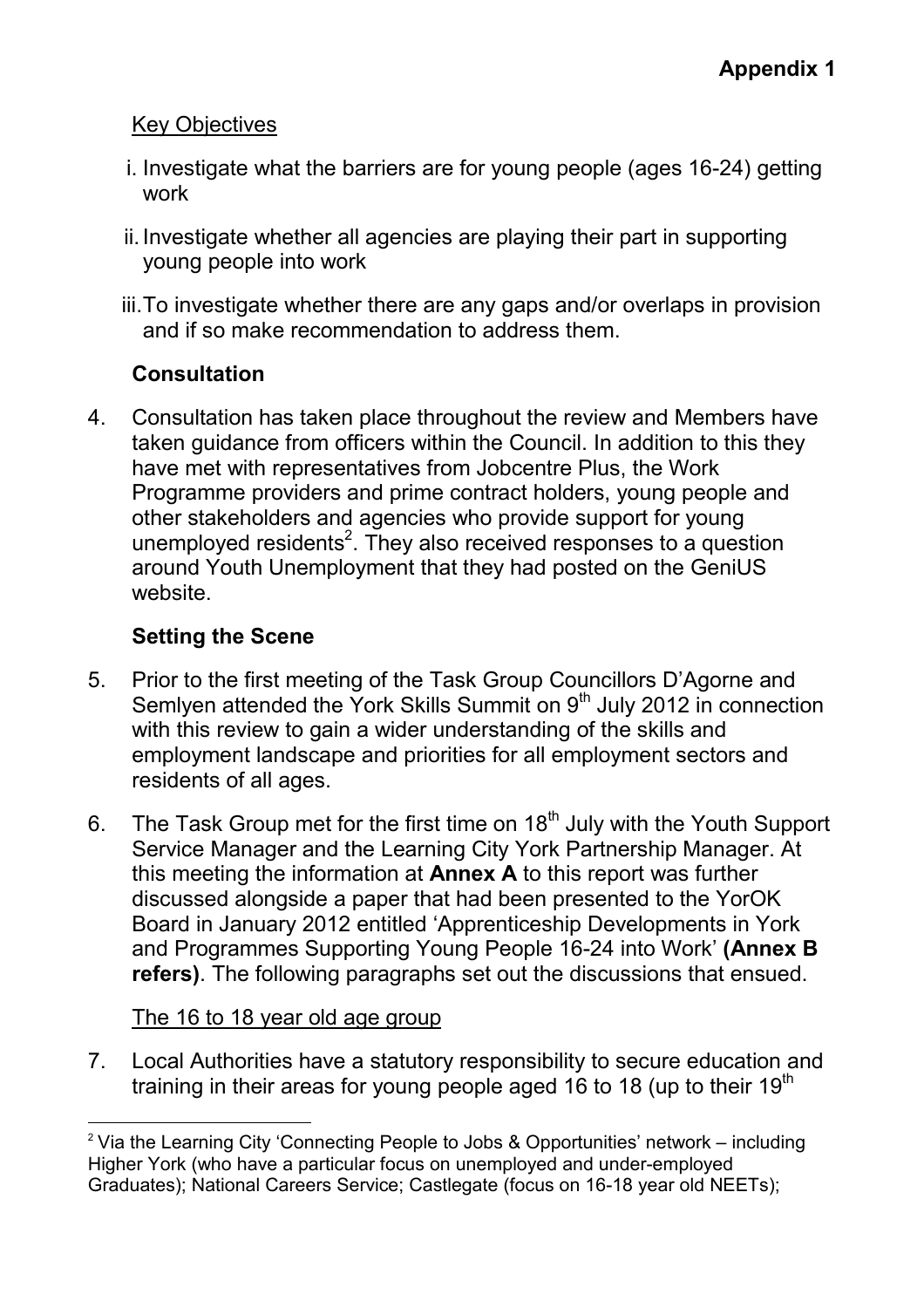birthday), for young people up to the age of 25 subject to a learning difficulty and disability assessment and for up to 21 years of age for care leavers. As of January 2012 there were approximately 286 young people in this age group who were considered to be NEET (not in education, employment or training). Jobcentre Plus has a statutory responsibility to provide support for all ages of benefit claimants to find work. In York, this support tends to be from age 18 upwards (there are very few 16-17 year olds on out-of-work benefits, with only twenty 16-17 year olds falling into this category as of April 2012, and 19 as of December 2012).

- 8. The Task Group learned that City of York Council already had a good understanding of the 16-18 NEET group and a multi-agency partnership infrastructure that brought providers together to ensure that there were programmes in place to support the progression of these young people into work, further training at College or an Apprenticeship. Many of this NEET group lacked the qualifications, skills, aptitude and confidence to meet the entry requirements for an apprenticeship or for a job and often needed further training at college or through a training provider to progress into employment, to fulfil their aspiration. The majority of these young people are what are referred to as Foundation Learners i.e. below Level 2, with the entry requirements for Apprenticeships being Level 2 (Level 2 is the equivalent of five GCSEs at Grade C or above).
- 9. City of York Council (Youth Support Services) runs the Castlegate Centre which provides a range of information, advice and guidance services and signposting to education, training and employment programmes for those under 19 years of age (and up to 25 years of age if they have learning difficulties or disabilities).
- 10. It was acknowledged by officers and the Task Group that there were still insufficient training/employment opportunities for young people with learning difficulties and disabilities and these accounted for 31% of young people aged 16 to 18 in York who were NEET. However, progress was being made in this area but there was still more to do. It was also understood that there was an ongoing business review of the CYC service arm Yorkcraft<sup>3</sup> currently taking place and once the outcomes of this were known, a potential to provide placement opportunities for younger people with learning difficulties and disabilities might be possible.

 $\overline{a}$ <sup>3</sup> YorkCraft provides supported employment opportunities for adults with learning difficulties and disabilities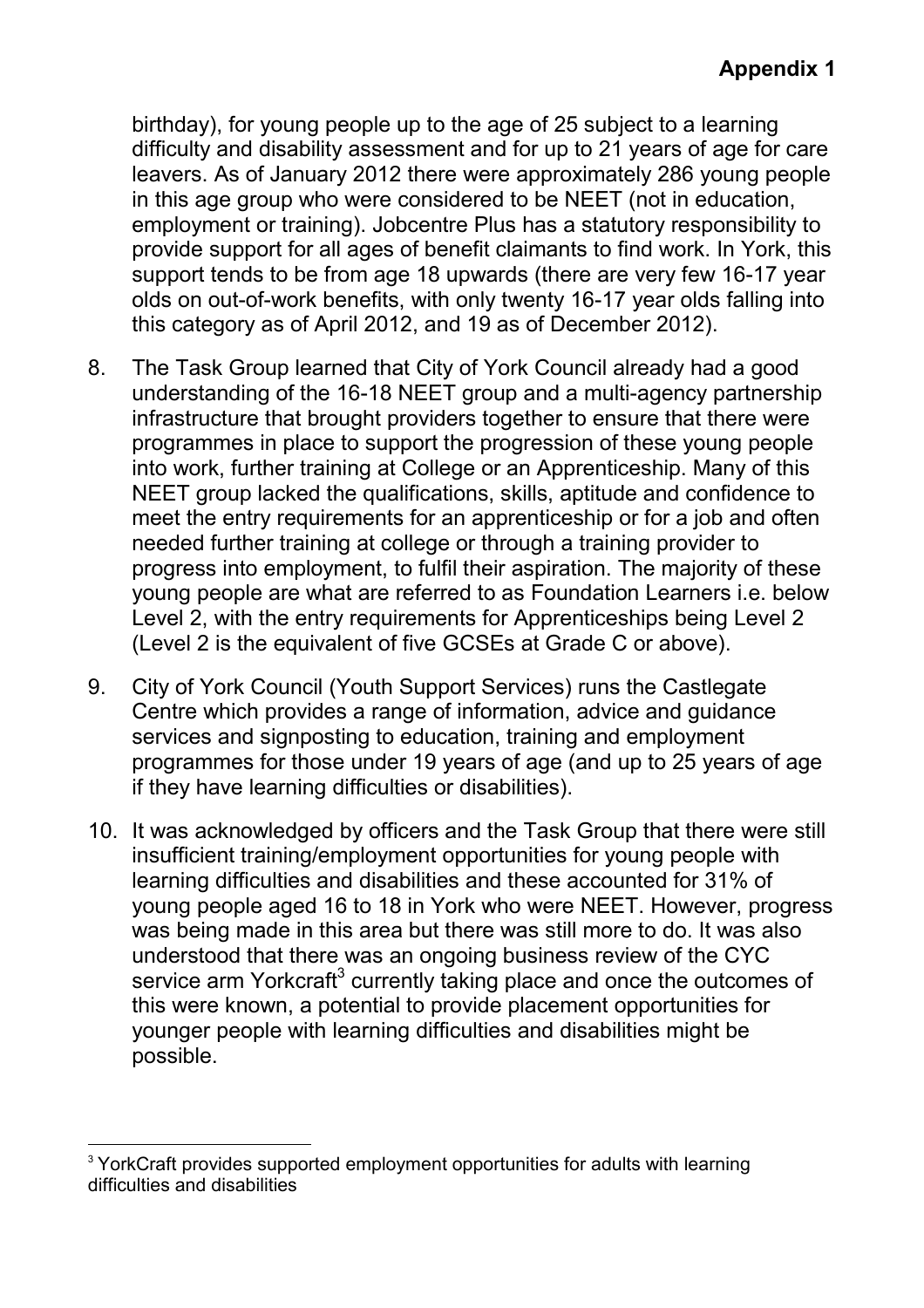- 11. It was also acknowledged that with the raising of participation age from September 2013, which would require all school leavers to be in full time education, training or employment with training at least until their seventeenth birthday, greater effort would be made by schools, colleges and the local authority to carry out ongoing tracking of the destinations of all school leavers up to their seventeenth birthday. This could lead to an increase in recorded NEETs as those who are currently incorrectly assumed to be in employment or college provision are more closely tracked and recorded.
- 12. As City of York Council already had a reasonably good understanding of and a statutory responsibility towards 16 to 18 year olds it was suggested by the Learning City York Partnership Manager and agreed by the Task Group to concentrate their focus for the purposes of this review around unemployed 18 to 24 year olds.

## Length of time unemployed

- 13. On looking at the statistics/trends presented to them in **Annex A** the Task Group learned that there were approximately 1000 18-24 year olds unemployed as of February 2012 and this had been roughly the same since 2010 but was not reducing. However whilst the level of short term unemployment within this age group i.e. unemployed for less than 6 months was reducing, there had been an increase in those that had been unemployed for more than 6 and 12 months. It was understood that York has a statistically lower level of Job Seeker Allowance (JSA) claimants than regional and national averages. However it was acknowledged that there were some issues with the proportion of long-term and youth claimants within its figures with long-term youth claimants still being higher than one year ago. The Task Group expressed some concern around this increase and those remaining unemployed for the longer term.
- 14. Of the approximate 920 unemployed 18-24 year olds (as at April 2012) there were 205 that had been out of employment for more than six months with 100 of these being without employment for over 12 months (compared to only 30 in April 2011). In March 2013, the latest figures received by the Task Group, this stood at 110.

## Mismatch of opportunities to wishes

15. It was also understood that the vacancies advertised at Jobcentre Plus and those more generally advertised, were not matching the wishes of the young people who were unemployed. There was a mismatch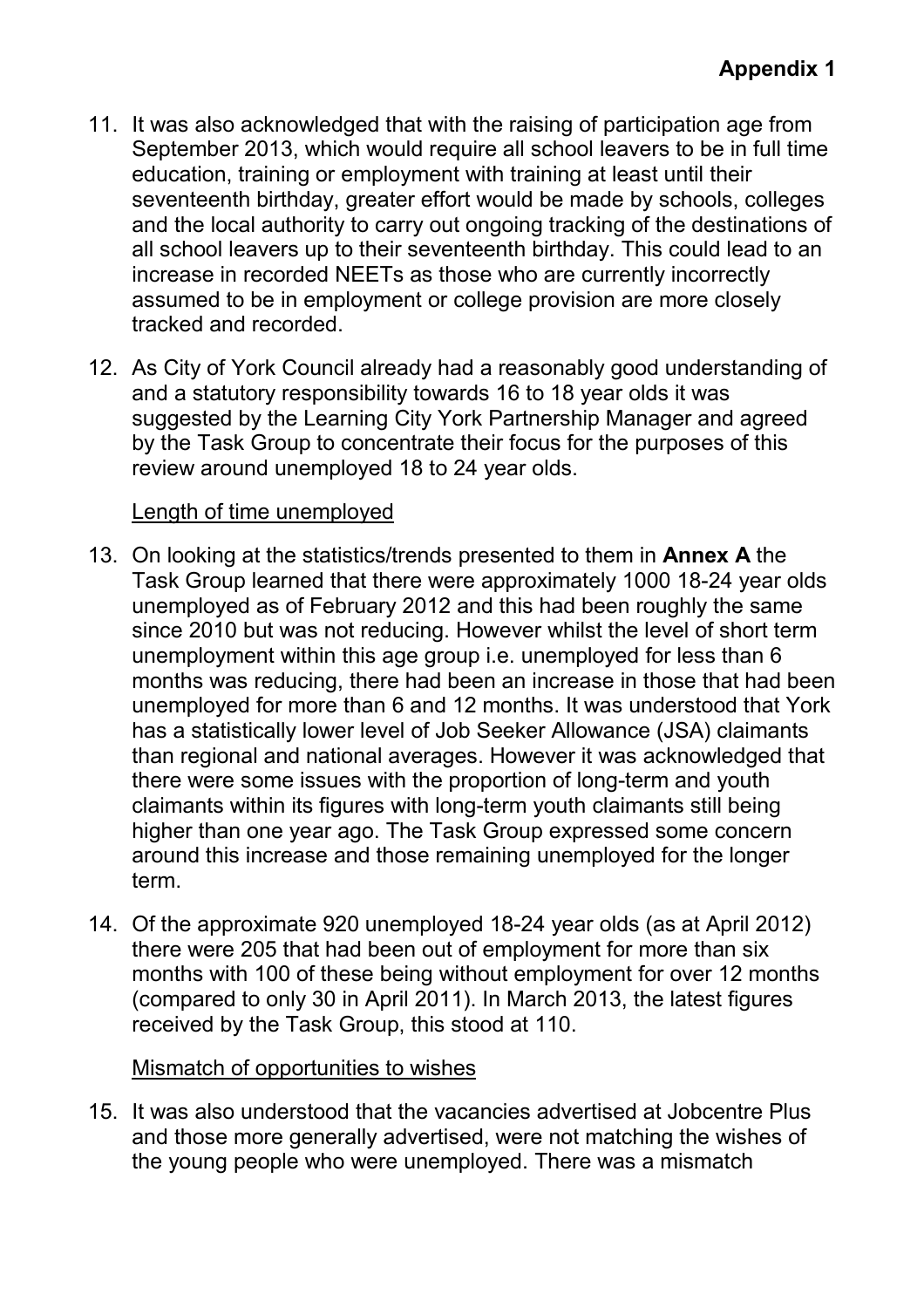between what was available and what the young people were asking for. However it was acknowledged to be better in York than in other parts of the country, York having the fourth lowest youth unemployment figures for 18-24 year olds of 64 UK comparator cities and the third lowest for NEET (16-18 year olds). However the Task Group still identified a requirement to do more around matching needs with opportunities.

- 16. The Task Group also learned that York, despite its number 7 ranking for high level skills in the 64 cities ranked by Centre for Cities, only ranked 26 in the same groups of cities when it came to Gross Value Added (GVA) per capita which was below the UK average.<sup>4</sup> This mismatch of skills and productivity suggests that although the city has a significant high value skills base, it was not maximising the utilisation of these skills in appropriately high skilled jobs. In part, this was because York had a wealth of part time employment opportunities that many people took advantage of. This meant that they were not claiming benefits but could well be under-employed, meaning that they were qualified to do more skilled work than they were actually doing.
- 17. The Task Group, when setting its remit, had agreed to focus on vacancies within the care sector and business administration. It was understood that there were vacancies within both of these sectors that were not being filled. Officers advised the Task Group that there may be a misconception amongst younger people as to what employment in the care sector could offer them in terms of wages, training, future prospects, transferable skills and shift working. There was also a perceived intergenerational barrier (younger people working with older, for instance).
- 18. Officers indicated that there appeared to be a preference amongst younger people to work in certain fields rather than others (construction and retail being very popular). The Task Group appreciated that it was not every young person's aspiration to go to University and felt that there should be greater opportunities for those that didn't want to take this route. If jobs in the construction industry were the ones that were being requested by young people then it was understood that potentially there were several major development projects that could start within the city in the next two or three years and the Task Group were keen that any construction jobs associated with these should go to local people. As training in this field could take 2 to 3 years there was a need to look at whether it would be pertinent to start training young people now. There

 $\overline{a}$ 

<sup>4</sup> http://www.centreforcities.org/assets/files/2012/12-03\_GVA.pdf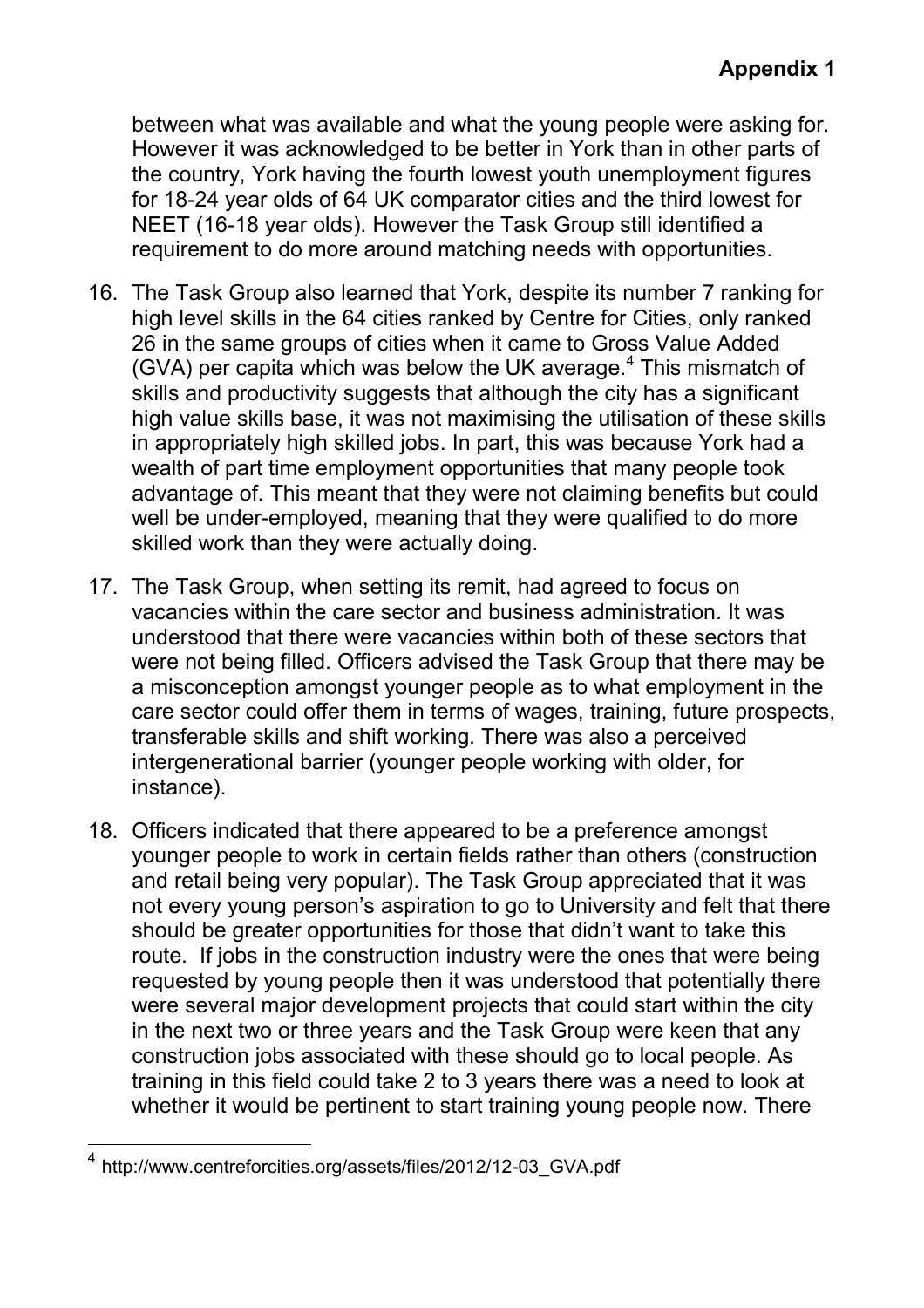was also work to be done around encouraging developers to employ locally rather than bringing workers in.

## Welfare Reforms

- 19. The Government's recent Welfare Reforms had included the introduction of Get Britain Working Measures facilitated by Jobcentre Plus and the Work Programme commissioned through the Department for Work and Pensions (DWP). It was explained that the Work Programme commenced when someone had been unemployed and claiming Job Seekers Allowance (JSA) for circa 9 months; therefore it was effectively open to referrals from JCP for longer term unemployed residents, including young people from the age of  $18<sup>5</sup>$  However if a young person had been NEET previously, they were referred to the Work Programme at 3 months of claiming benefits i.e. an earlier referral point than those young people that had not previously been NEET. Referrals from Jobcentre Plus to the Work Programme were dependent on the type of claimant and could be made at any point from 3 to 12 months of their claim. In general, if a young person had previously been NEET, they were referred to the Work Programme at 3 months of claiming benefits and all other young unemployed people were referred at 9 months.
- 20. In York the Work Programme prime contract holders are G4S and In-Training who have sub-contracted delivery to Pertemps and Prospect Training/Barnardos respectively. They were financed nationally through the DWP and the contracts were tendered and awarded to commence from June 2011. The Prime Contractors covered a huge JCP geographic area (York, North Yorkshire, East Riding and The Humber) and were not solely York focussed; however both sub-contracted delivery organisations had permanent offices in York.
- 21. Pertemps and Prospect Training/Barnardos had contracts to provide and deliver pre-employment training and support for people of all ages seeking a return to work; the support was tailored to meet customer needs. As such both organisations had developed a positive relationship with their customers. They were there to implement the Work Programme for the over 18 age group that had been unemployed for over nine months or 3 months if previously NEET.
- 22. On hearing about the Work Programme and the providers in York, the Task Group decided that it would help to progress this scrutiny review if they met with staff and customers at both Pertemps and Prospect

 $\overline{a}$ <sup>5</sup> The majority of Job Seeker Allowance claimants in York are aged 19 and over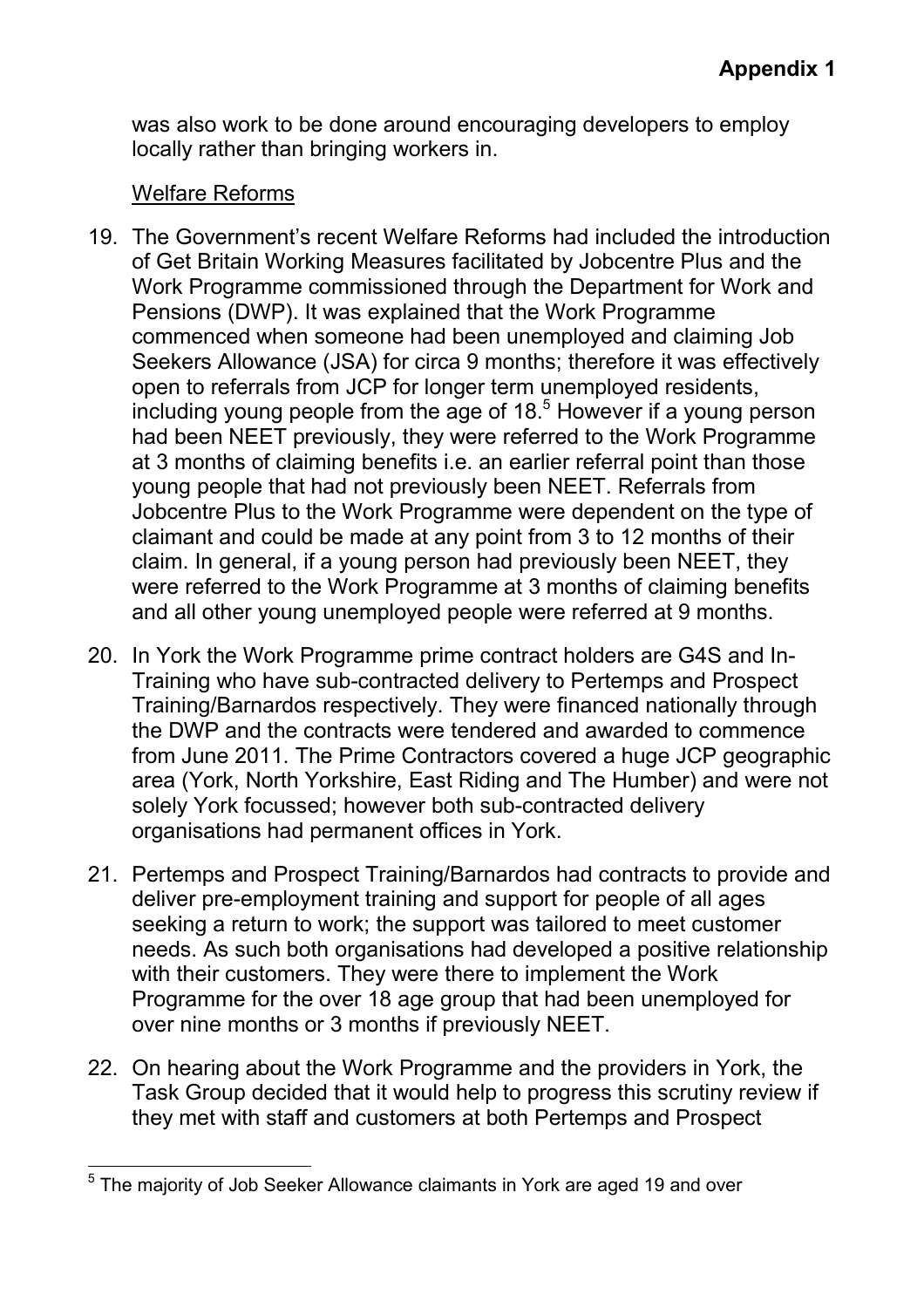Training, along with Jobcentre Plus in order to understand the role all three organisations played in getting young people back to work.

## Other issues identified at this stage in the review

- 23. Churning One of the challenges highlighted by officers was 'churning' (where young people were in and out of employment frequently),one of the main reasons for churn being that many young people still did not have the right skills and aptitude to sustain a job. More opportunities to upskill young people needed to be developed before they applied for jobs so that they had the best opportunity to sustain employment.
- 24. Mentoring Officers informed the Task Group that one of the best interventions for many young people was mentoring with evidence proving that mentoring really improved the success rate for moving young unemployed people into work and on-going mentoring also improving sustainability in work.
- 25. Vulnerable groups It was acknowledged that it was difficult to make progress with some of the more vulnerable groups of young people, such as those with learning difficulties and it was hard to find sustainable employment for them. Both officers and the Task Group thought that the local authority could do more to employ these groups of people but realised this was challenging, especially during a time when others within local authorities were facing redundancy. It was also acknowledged that there was a need to encourage other employers, across the city, to look positively at 'diverse workforce' opportunities. This could include 'job carving' which is where one job is divided into two to enable two young people with learning difficulties and disabilities to perform that job.
- 26. In addition to the above the Chair of the Task Group mentioned a recent presentation given by the Director of Research at the Institute for Employment Studies (IES) entitled 'The labour market for school leavers and HE6 graduates: today and tomorrow<sup>7</sup> which set out information including the current state of the UK labour market, what it is like for school leavers and graduates, what employers are looking for and competition in the labour market. One part of this presentation indicated that qualification levels were expected to rise and there was some evidence of under-employment. High growth occupations for young people were:

 $\overline{a}$ <sup>6</sup> Higher Education

 $7$  This is referenced here as it reinforces what unemploved 18-24 year olds need to develop in order to be successful in sustainable employment. However it should be noted that there is also a separate Scrutiny Review being undertaken around Careers Education.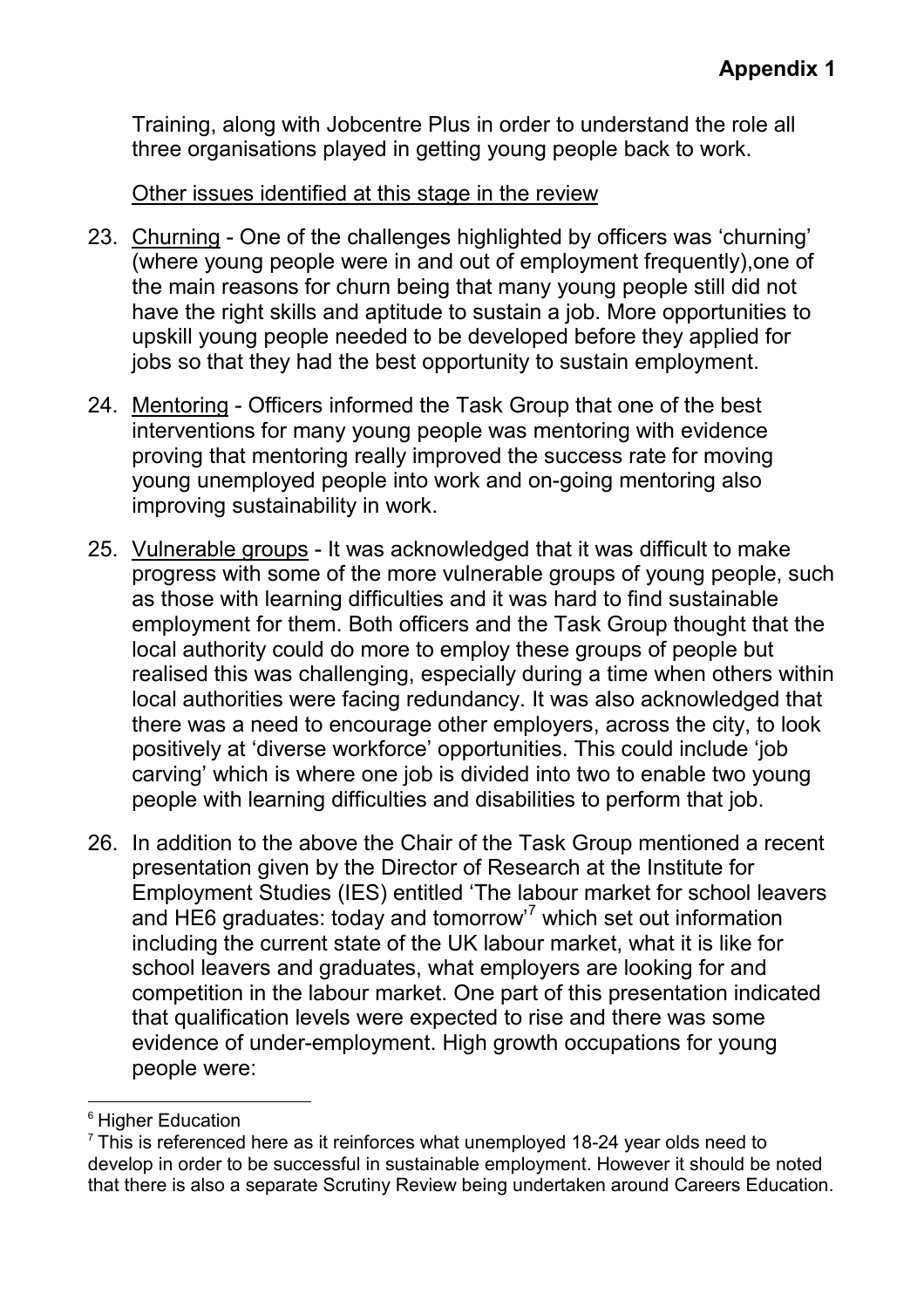- *customer service (retail and hospitality)*
- *caring and personal service jobs*
- *technicians (in manufacturing and energy)*
- *creative and digital occupations*
- 27. Most of these jobs would require Level 2/3 qualifications. Attitudes and behaviour were important such as enthusiasm, understanding the business context, attention to detail, reliability etc coupled with generic (and some technical) competencies such as communication, problem solving, production related technical skills in manufacturing and project management.

## **Meeting with Key People**

## Visit to Jobcentre Plus

- 28. In advance of visiting Jobcentre Plus (JCP) The Task Group met again on 21<sup>st</sup> August 2012 to specifically look at information on how JCP referred claimants to the Work Programme. This is summarised in the bullet points below:
	- $\triangleright$  Short term youth unemployed (i.e. under 9 months) are served by JCP at their Stonebow office and supported by different strands of the 'Get Britain Working' campaign including work experience opportunities (insufficient opportunities across the city to meet demand) and training programmes delivered by organisations such as York College, YH Training and City of York Council (through adult education programmes, Future Prospects and York Training Centre, which is a training arm of the Council and is funded through a contract with the Skills Funding Agency)
	- $\triangleright$  Once a young person becomes longer term unemployed (i.e. nine months or over) they are referred to the Work Programme and hence to Pertemps or Prospect Training or Barnardos (if 18-24)
	- $\triangleright$  If, however, an 18-24 year old has already been NEET they get referred to the Work Programme at 3 months.
- 29. On Wednesday  $19<sup>th</sup>$  September 2012 two members of the Task Group and the Scrutiny Officer visited JCP and met with the District Manager and two members of staff from the Stonebow branch of JCP. Outcomes of the discussions are set out in the paragraphs below: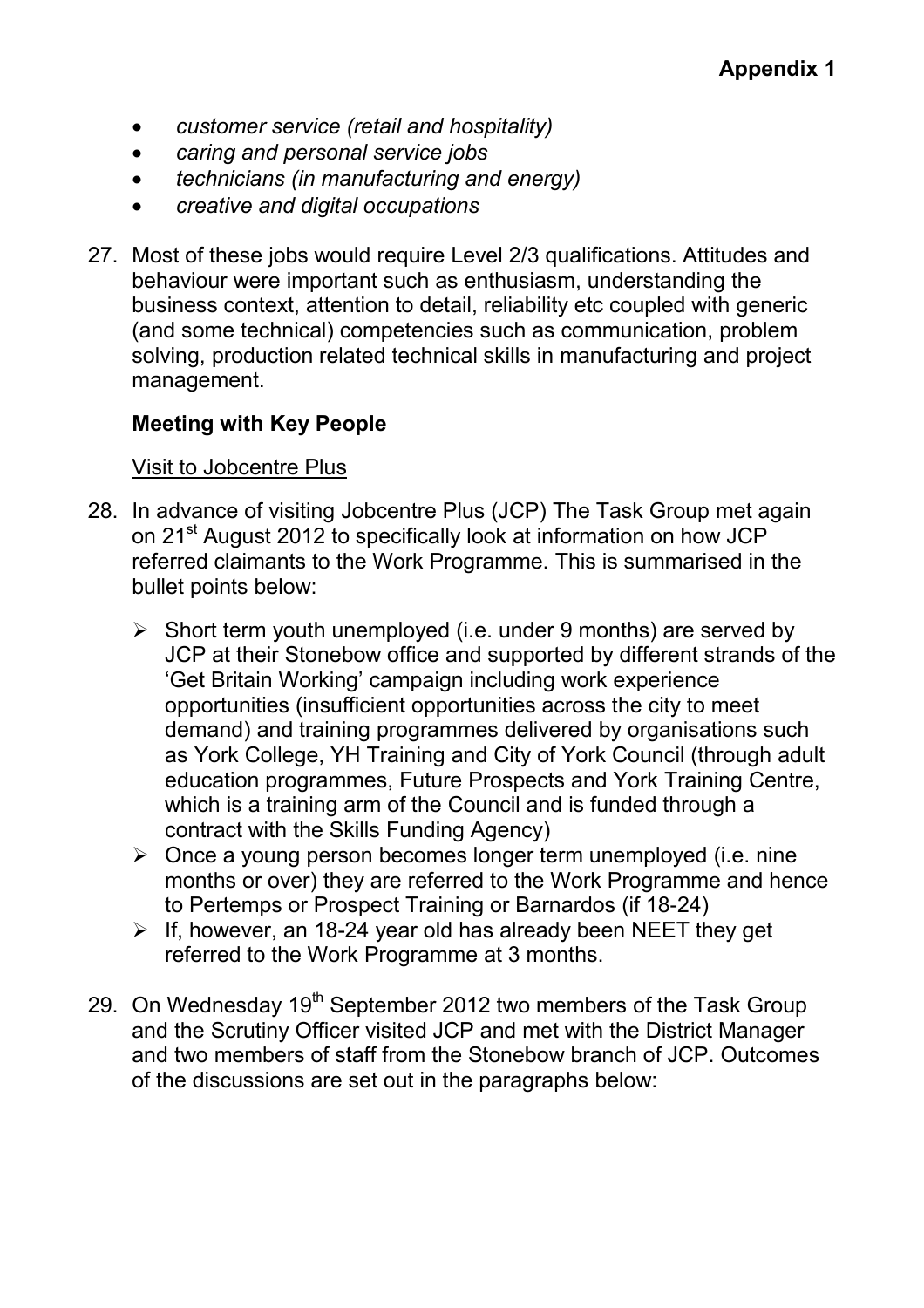- $\triangleright$  Of those going onto Job Seekers Allowance (JSA) 60% are in work after 13 weeks $8^8$
- $\triangleright$  Longer term unemployed always used to be defined as 6 months + but this has now been re-defined to the point where JCP refer customers to the Work Programme at 9 months for 18-24 year olds and after 1 year for those aged 25+
- $\triangleright$  York had 920 18-24 year olds on the JSA unemployment register with 164<sup>9</sup> of these being graduates (figures as of August 2012 which was when the Task Group visited JCP)
- $\triangleright$  It was hard to claim JSA benefits if you were under 18 (there were fewer than 20 claimants in York fitting this description)
- $\triangleright$  There were 30,000 vacancies in the care sector across the Yorkshire and Humber region; however there was a known skills mismatch and an employability mismatch.
- 30. Barriers to employment these can be anything from a lack of confidence, difficulties in finding/affording childcare, a poor CV, lack of references, lack of work experience, the need for a bank account, no access to the internet and no e-mail address. Literacy and numeracy were also an issue with 36% of 18-24 year olds currently unemployed in York not having achieved Level 2. The Task Group felt that addressing this low basic skill level was critical in improving a young person's chances of obtaining and sustaining employment. It was, therefore, important, to address low skills levels through the provision of further training.
- 31. Transport was felt to be one of the major barriers to finding employment; many young people did not have access to a car and found public transport costly. JCP could help in some circumstances with costs associated with attending interviews.
- 32. In addition to this some jobs were in places not easily accessible by public transport and some shift work meant that public transport was not available at an appropriate time.
- 33. The District Manager at JCP cited an example of an industrial estate in Sherburn in Elmet that was difficult to get to without a car and where there were frequently vacancies as several major companies had

 8 The latest figure (December 2012 is 65.85 % for all people combined (not just 18-24 year olds). However JCP do not keep statistics on the sustainability of this work so are unable to say whether they are still in employment after 3 to 6 months

<sup>9</sup> JCP have since provided an updated figure as of October 2012 which shows that there were 100 graduates (18-24) claiming Job Seeker's Allowance. This equates to 11% of all claimants aged 18 to 24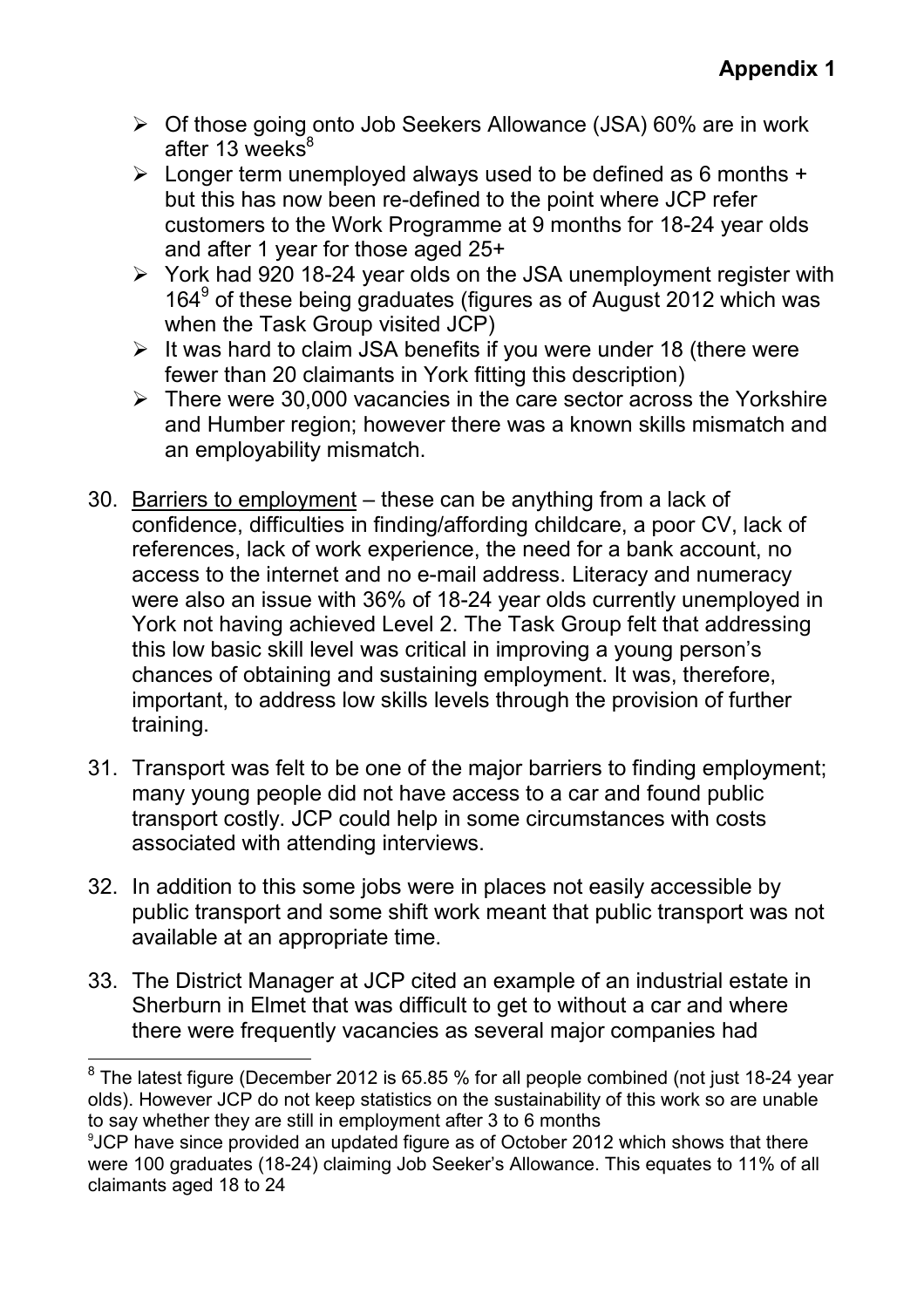warehouses there. Selby Council had worked with the local bus companies to ensure that there was a bus service at appropriate times (to fit in with shift patterns) to make it easier for people to secure and sustain employment there.

- 34. Enterprise Allowance Scheme this was a new scheme set up to provide flexible support to help people of all ages (who had been claiming JSA for 6 months+) to become self-employed and start their own businesses. The scheme provided mentoring and support to set a business plan and also provided a loan of £1000, an allowance of £65 for 13 weeks and £33 for a further 13 weeks. Two people aged between 18 and 24 had entered this scheme<sup>10</sup>. However some had also accessed support via Future Prospects to set up market stalls.
- 35. Partnership working and raising awareness of success stories– it was acknowledged that there were some really good success stories about young people gaining employment and/or setting up their own businesses; however it had not always been easy or possible to get publicity for these in York. There was still work to be done. The Task Group suggested that JCP could make contact with the Council's Media and Communications Department to see if they could assist in any way and the Task Group would also talk to them as well. Discussions were had around working more proactively with the media in York to advertise success stories, including working with City of York Council's Media and Communications Department. There was further discussion about possible links with the York Means Business website and York Press.
- 36. The above discussions have already led to the District Manager at JCP proactively looking at current partnership arrangements in place within the City. In addition to this the Head of Economic Development at City of York Council intended to contact the District Manager at JCP to instigate further discussions around how they might potentially use the York Means Business web-portal to promote success stories.
- 37. In York there were already a number of multi-agency meetings/networks that brought key partners together; namely the Learning City Board which leads on the strategic development of a refreshed Skills and Employment Strategy to underpin the Economic Strategy and JCP attended this. There was also a Connecting People to Jobs and Opportunities Network (also facilitated by the Learning City Partnership Manager - an officer of CYC) which was an operational group bringing all

 $\overline{a}$ <sup>10</sup> Information correct as of December 2012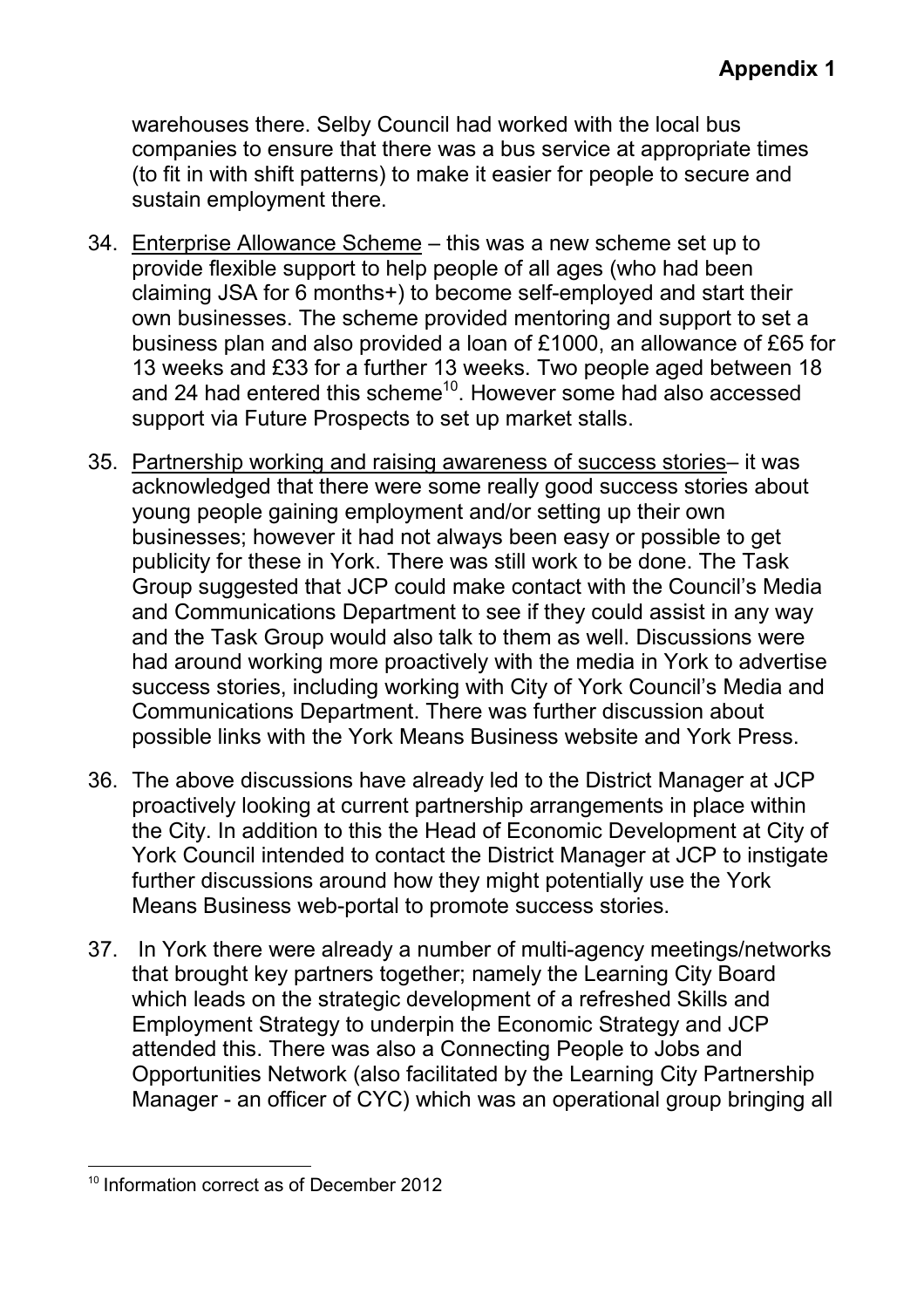the delivery partners and agencies supporting unemployed people together.

- 38. Both the Task Group and representatives from JCP believed that partnership working was a key factor to tackling youth unemployment. There needed to be a more collective approach to providing solutions to youth unemployment. Good partnership working could positively help advertise some of the success stories but there were other ways that partnership working could help as well. City of York Council already had many of the right partnership infrastructures in place but was currently seeking ways of maximising working with these groups.
- 39. JCP also worked with organisations such as National Careers Service (delivered by Babcock Enterprise in York) who provide information, advice and guidance support to JCP clients to help get people back to work, as well as with Pertemps and Prospect Training and a range of other training providers.
- 40. The District Manager at JCP thought there had been problems in York getting key partners together for a round table discussion to talk about youth unemployment. However, (as identified in **paragraph 37**) there was a Learning City partnership network group entitled 'Connecting People to Jobs and Opportunities in York' scheduled for 9<sup>th</sup> October 2012 and the Task Group suggested that the District Manager at JCP be invited to attend this to take part in discussions. The network was still relatively new and it was acknowledged that key to this group would be engagement with the Work Programme providers and JCP and this needed to be built upon.
- 41. Jobs in the care sector As mentioned above **(paragraph 29 refers)** there were many vacancies within the care sector, however jobs in this field ranked tenth in the list of what jobs people were looking for. Many jobs in this sector required people to visit people in their own homes which often meant that a person required their own transport. Many jobs of this nature did not pay the employee for their time spent travelling between shifts. Shift work and travelling between shifts/split shifts i.e. to put a client to bed as part of care work was difficult and often required the employee to travel at unsociable hours and when public transport was not available. In addition to this it was felt that dealing with personal care required patience and sensitivity and not all young people had the aptitude to do this kind of work in a way that maintained a good relationship with the person being cared for; who could be confused, forgetful or argumentative for instance.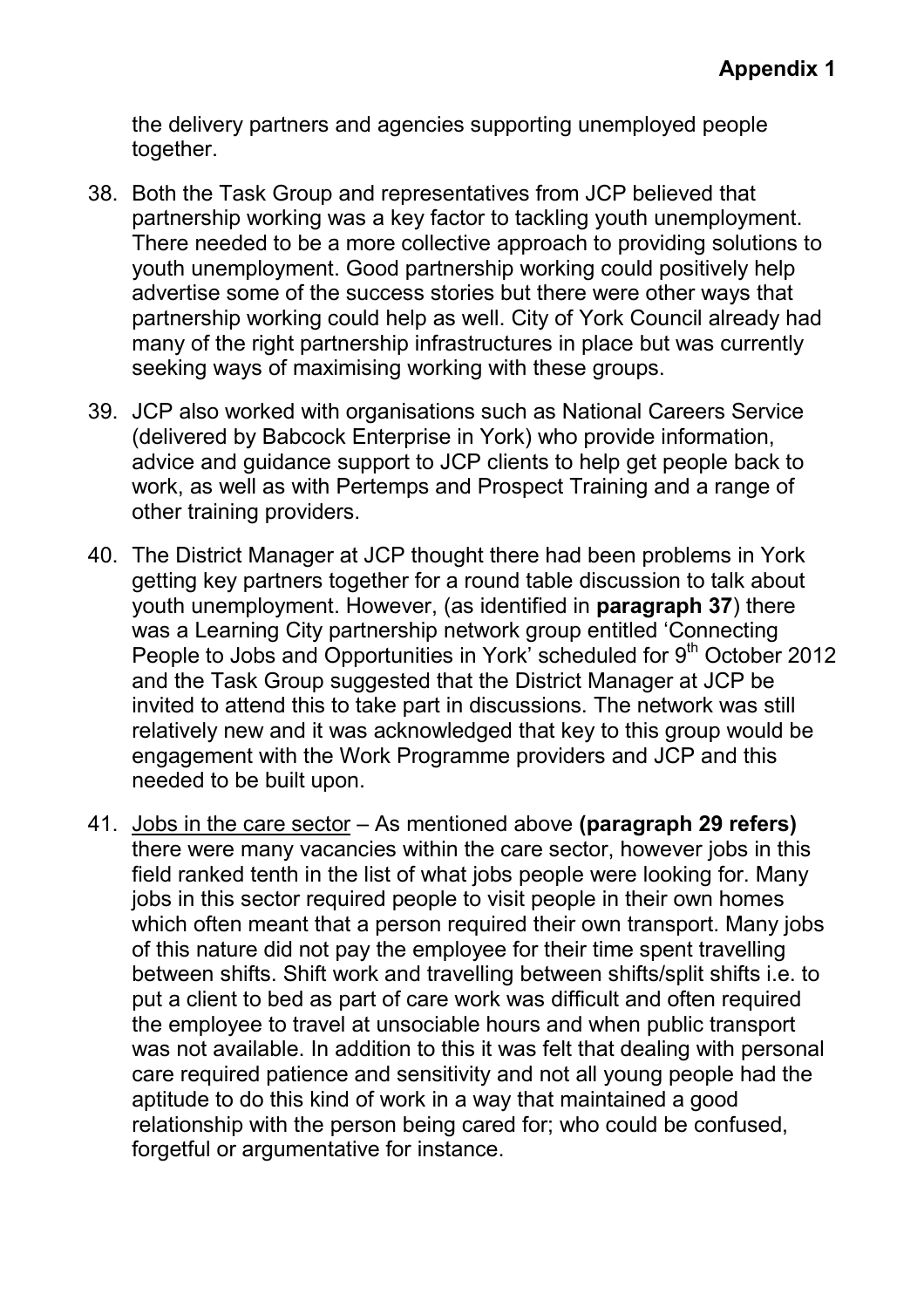- 42. In summary partnership working and better promotion of success stories were the two major themes that emerged from this visit. However, it was also realised that collectively there was a need to strive towards lowering the number of 18-24 year olds currently unemployed. York had a relatively buoyant employment market, in comparison to many other areas of the country, so there was scope to make improvement. The number of unemployed 18-24 year olds in York was comparatively low however there were fewer easily placed persons now on the register. It was believed that everyone was ultimately employable but significant barriers would need to be overcome for some clients to get a sustainable paid job or become self employed.
- 43. Other In addition to this an update was received from JCP in December 2012 informing the Task Group that they currently only had 17 work experience opportunities available in York (for all ages of benefit claimants) and these were run on a rolling programme of between 4 and 8 weeks in various occupations – 50% of customers undertaking work experience move into work, either with the host employer or with another employer, within 13 weeks of completing the work experience opportunity. These opportunities ranged from retail to logistics – however there was a shortage of business administration roles.

## Visit to Pertemps

- 44. On Thursday 20<sup>th</sup> September 2012 the Task Group and the Scrutiny Officer visited Pertemps, based in Eboracum Way which is located off the Malton Road. The Task Group sat in on a CV workshop for 18 to 24 year olds and was impressed with the way the trainer built a good rapport with the young people present and how he engaged them in the workshop, encouraging them to involve themselves in the discussions.
- 45. During the break in the workshop the Task Group had the opportunity to talk to some of the group and found that all present had either previously been in paid employment or had some work experience. Further conversation highlighted the following:
	- One person had got work experience at a charity shop through Pertemps and another had organised her own retail work experience in a charity shop
	- Both of the above thought that the Council offering work experience opportunities would help them to get paid work in the future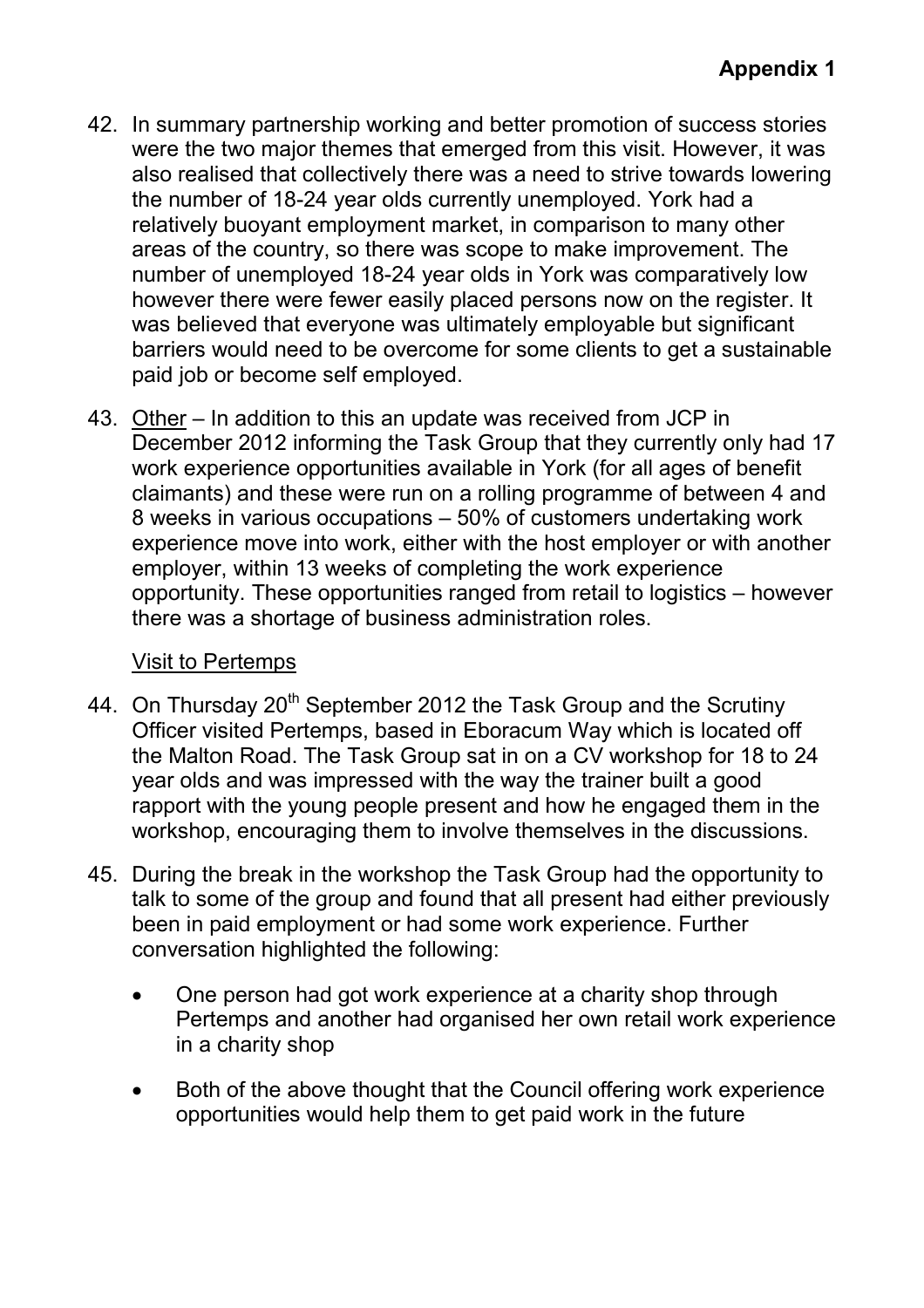- Two members of the group said one advantage of Pertemps over JCP was in the amount of support time offered. JCP tended to offer less support time than Pertemps and Pertemps also offered more 1 to 1 and in-depth support
- Some members of the group had a clear idea of what kind of work they were looking for whilst others didn't. Pertemps helped those that didn't know to narrow their options.
- One person would have appreciated being targeted towards where the job vacancies were and was glad to know that there were vacancies in both the care sector and in administration and business support.
- One person in the group was not interested in doing work experience or gaining further qualifications if it meant he wasn't going to be paid at the same time.
- 46. However these comments were anecdotal and were not necessarily representative of all 18-24 year olds as they were from a very small sample of young people.

## Visit to Prospect Training

- 47. On Friday 21<sup>st</sup> September 2012 the Chair of Economic and City Development Overview and Scrutiny Committee and the Scrutiny Officer visited Prospect Training where they met with the Regional Manager and the Employer Engagement and York Specialist (who has subsequently left Prospect Training).
- 48. Prospect are the Work Programme sub-contract providers for the Prime Contractors, In-Training and have been delivering the contract since June 2011. They are centrally located in Piccadilly, close to bus transport links. They have a client list of approximately 1100 people (not just 18 – 24 year olds), but longer-term unemployed York residents of all working ages.
- 49. A client is referred to them by JCP and a small fee of £240 is attached to this referral. This attachment fee is to cover office and staff costs, plus reimbursing client travel costs, postage, phone calls, resources and contributions to appropriate clothing for interviews etc. Clients attract additional success related funding to Prospect Training once they have been in a job for 13 weeks or 26 weeks (depending on assessed employability).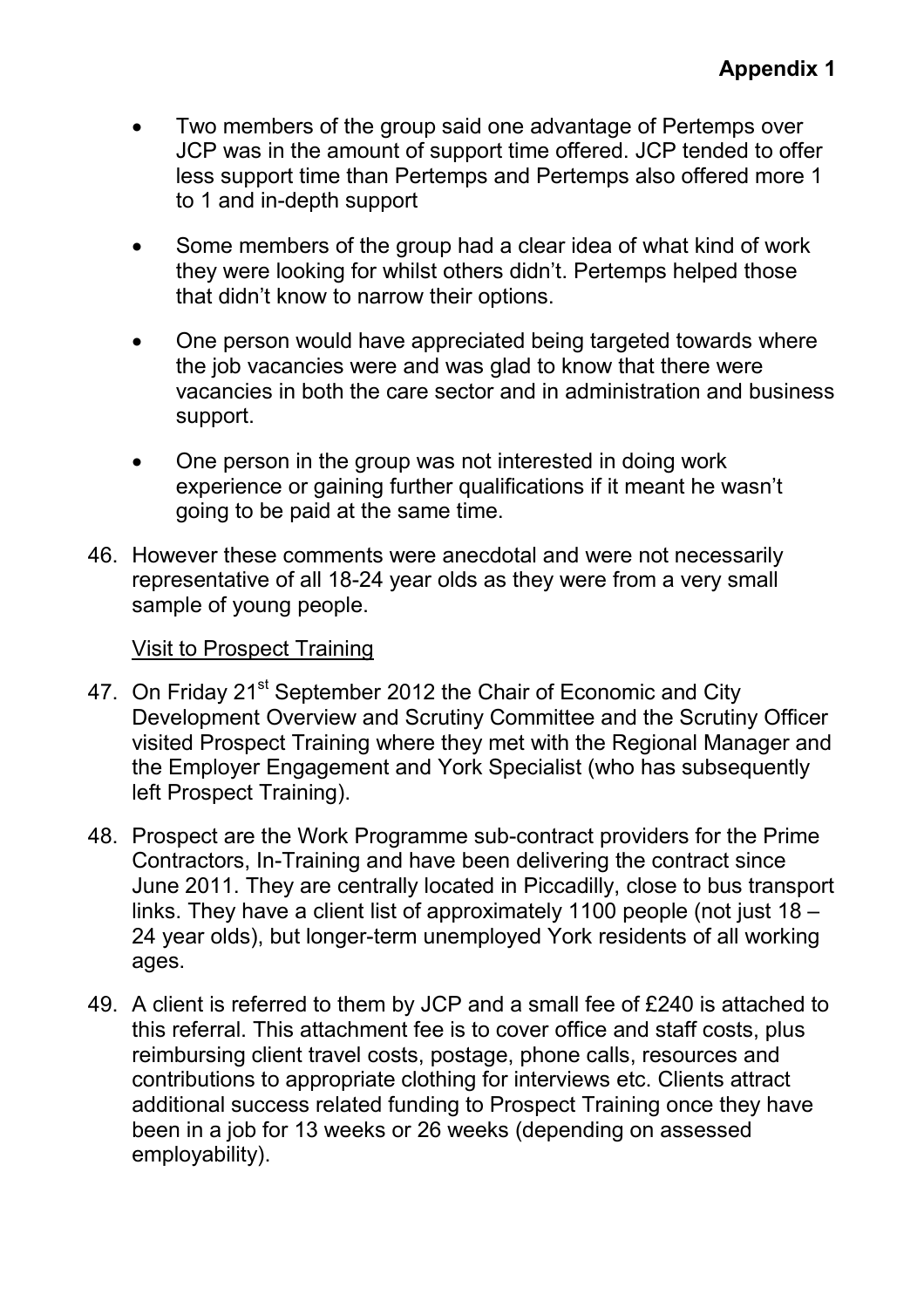- 50. It was understood that 50% of Work Programme clients were allocated to G4S (Pertemps) and 50% to In-Training (which included Prospect Training and Barnados for 18-24 year olds).
- 51. Prospect Training can offer courses/training in:
	- Telephone skills
	- English, Maths and ICT
	- Employability (CV preparation, presenting yourself in a positive manner)
	- Completing application forms
	- Interview skills

 Many of these are certified courses with the telephone skills course being a documented course rather than a certified one.

- 52. Prospect Training identified what they felt to be the five key steps to obtaining employment:
	- A relevant CV the CV and the Personal Profile within the CV should reflect the sector and role being applied for
	- The ability to complete an application form (neat handwriting, good grammar)
	- A clear covering letter stating why you are applying for the role and what you can bring to it
	- Good telephone skills
	- Interview techniques including dressing appropriately and being prepared
- 53. The Chair of Economic and City Development Overview and Scrutiny Committee asked the Employer Engagement and York Specialist at Prospect Training what City of York Council could do to help partner organisations reduce levels of youth unemployment? Networking with City of York Council colleagues was seen as key as was networking with employers in the city. The Employer Engagement and York Specialist was also keen to build relationships with the Universities in the city.
- 54. Working with employers and partners working with the major supermarkets was also seen as beneficial (by Prospect Training) as they were a major employer within the city; there was still work to be done to improve relationships with them as they could potentially generate a significant number of jobs for unemployed residents within the city. The Employer Engagement and York Specialist said that currently most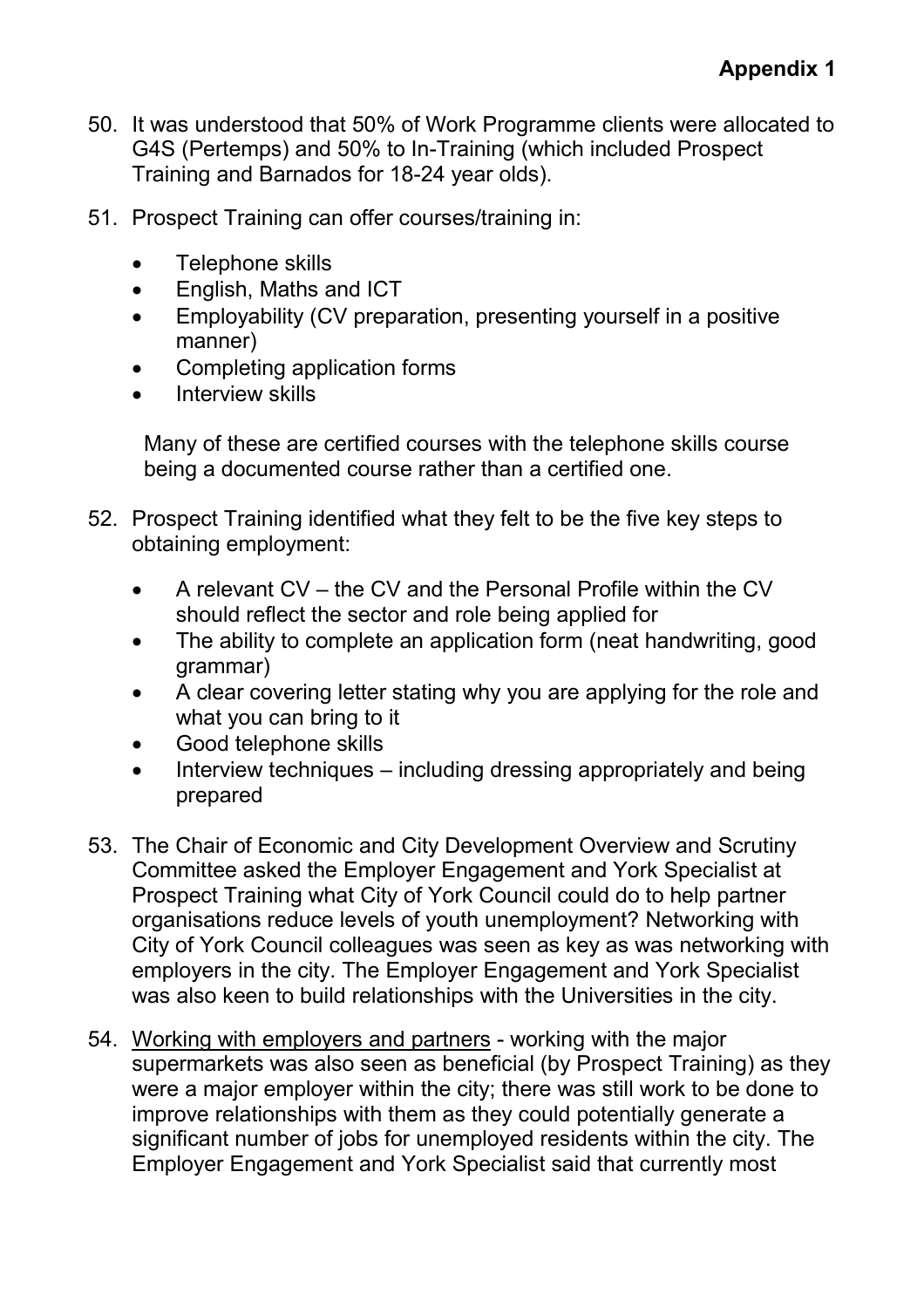supermarket vacancies (and those in the hospitality industry) required the candidate to complete an on-line application form. He felt that often those applying for entry level jobs found this difficult and Prospect Training could potentially save time by working with the supermarkets (and other employers) to pre-interview and then ask those candidates that they liked to fill in application forms. If it was possible to gain agreement with the head offices of some of these organisations work could begin to develop local recruitment solutions.

- 55. When told more about the focus of this review, he said that in his experience many 18 to 24 year olds looking for entry level jobs were more suited to working in supermarkets and the hospitality industry rather than working in the care sector or business administration. In addition to this if a young person wanted to stay in that type of work the supermarkets tended to promote and train young people very well.
- 56. The Employer Engagement and York Specialist was very keen to build relationships and networks with supermarkets, key players (both locally and nationally) in the hospitality industry (such as Wetherspoons) and retail. He specifically thought that a meeting with the Chair of York Hospitality Network and the Chair of York Retail Network would be beneficial. In addition to this he acknowledged that the NHS and the Dean and Chapter were other employers within the city that it would be useful to work with on a closer basis as they offered entry level jobs.
- 57. Further discussion around jobs fairs ensued and the Employer Engagement and York Specialist felt that job fairs offered a useful networking opportunity for employers to meet not only with those seeking employment but other employers as well. The representative of Prospect Training felt that employer senior decision makers should be attending future job fairs.
- 58. Employment within the care sector the Chair and Scrutiny Officer further discussed vacancies within the care sector with the Employer Engagement and York Specialist; in particular why these did not seem to appeal to 18 to 24 year olds. The Employer Engagement and York Specialist agreed that there were many vacancies in this sector but believed that these were not suited to 18 to 24 year olds in part due to the generation gap and partly because personal care wasn't something that very many young people saw themselves doing. He mentioned that the work was often low paid, young people did not see it as having any prospects for promotion and hours were often unsociable. He also mentioned that it could be difficult for care providers to get insurance for those under 25 years of age. There were also entry barriers to this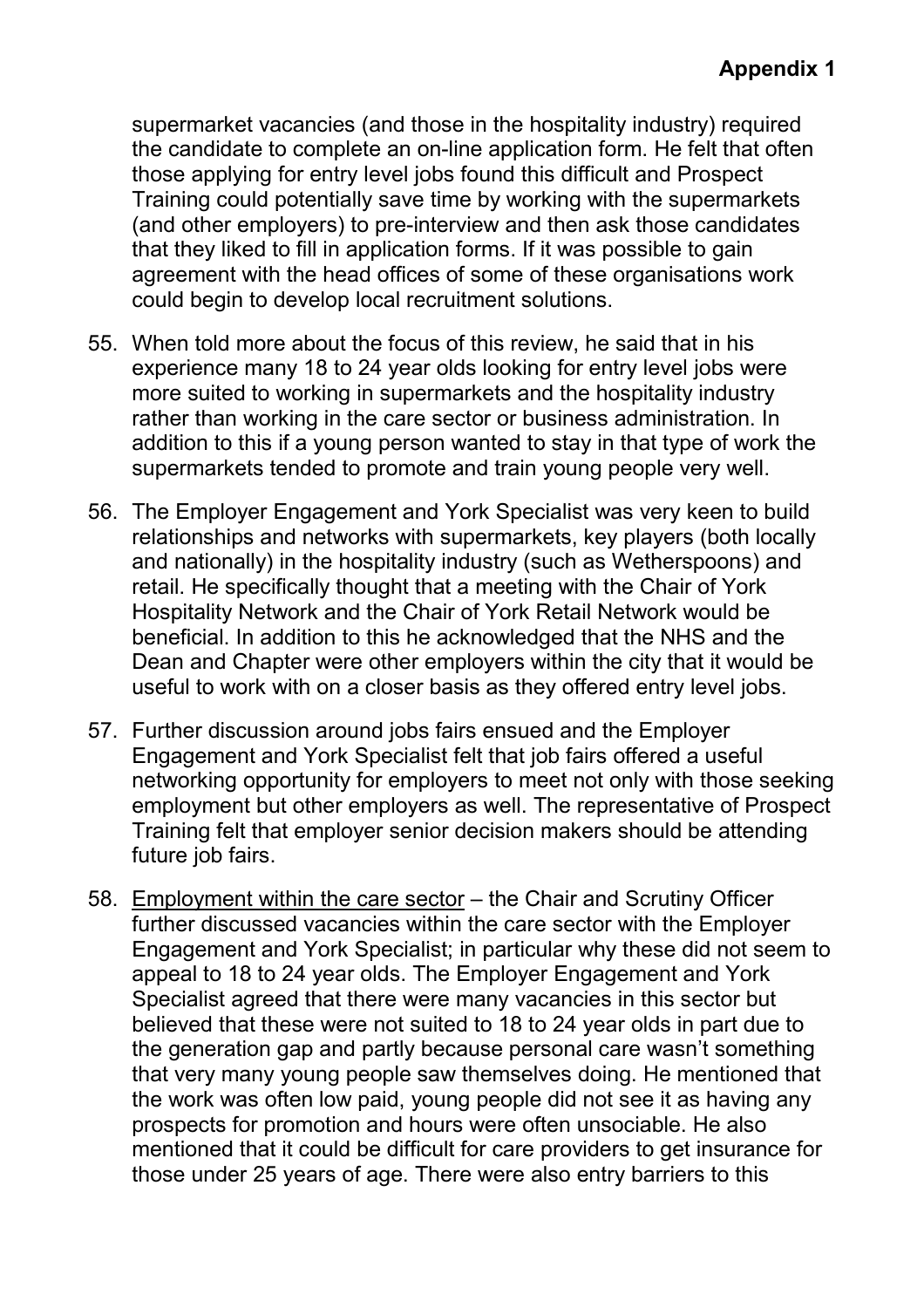sector, with a need to have a CRB check; this meant that it was difficult to gain any work experience in this area prior to applying for a job $^{\mathsf{11}}$ .

- 59. However, if enough young people were interested in working in this sector then Prospect Training could use some funding they had from the Skills Funding Agency to put on an 'introduction to care' course.
- 60. Employment within the business administration sector the Employer Engagement and York Specialist said that this was a very competitive area and often very specialised (i.e. legal or medical secretarial work); any knowledge that a candidate had needed to be very up to date and there were very few vacancies that suited those looking for entry level jobs.
- 61. The Wage Incentive Scheme employers can get £2275 if they employ an 18-24 year old client from the Work Programme for 30+ hours a week for 24 weeks, or £1137.50 if they employ them for 13 weeks. There is a limited pot of funding but there hasn't been a great take-up yet and it needed to be better advertised as it could potentially go someway to helping companies with cash flow (especially as apprenticeship wages were low). The Employer Engagement and York Specialist offered to give a presentation to employers outlining the assistance available to them when employing currently unemployed young people. The Chair thought that Science City York might be interested in publishing an article on this or adding it to one of their programmes and suggested that the Employer Engagement and York Specialist at Prospect Training contact them. She also thought that there may be a demand for a presentation like this at the York Business Conference, next due to take place in November 2013.
- 62. Transport as a barrier to employment Further discussions were had with Prospect Training around transport, which again was identified as a barrier. Public transport needed to be available to fit shift patterns. It was again mentioned that there was warehouse work available in Sherburn in Elmet but that it was difficult for many currently unemployed 18 to 24 year olds in York to access this. The Chair of Economic and City Development Overview and Scrutiny Committee thought there might be

 $\overline{a}$ 

 $11$  In response to the comments made by the Work Programme provider a representative of JCP had made the following comment: 'JCP and Future Prospects have been working together with the North Yorkshire Care Ambassador and care sector employers to deliver a series of awareness events about the care sector for Job Centre customers. This is aimed at dispelling some of the myths around this type of work i.e. that all care work is low paid, that there are no progression prospects and that it is only working with elderly people.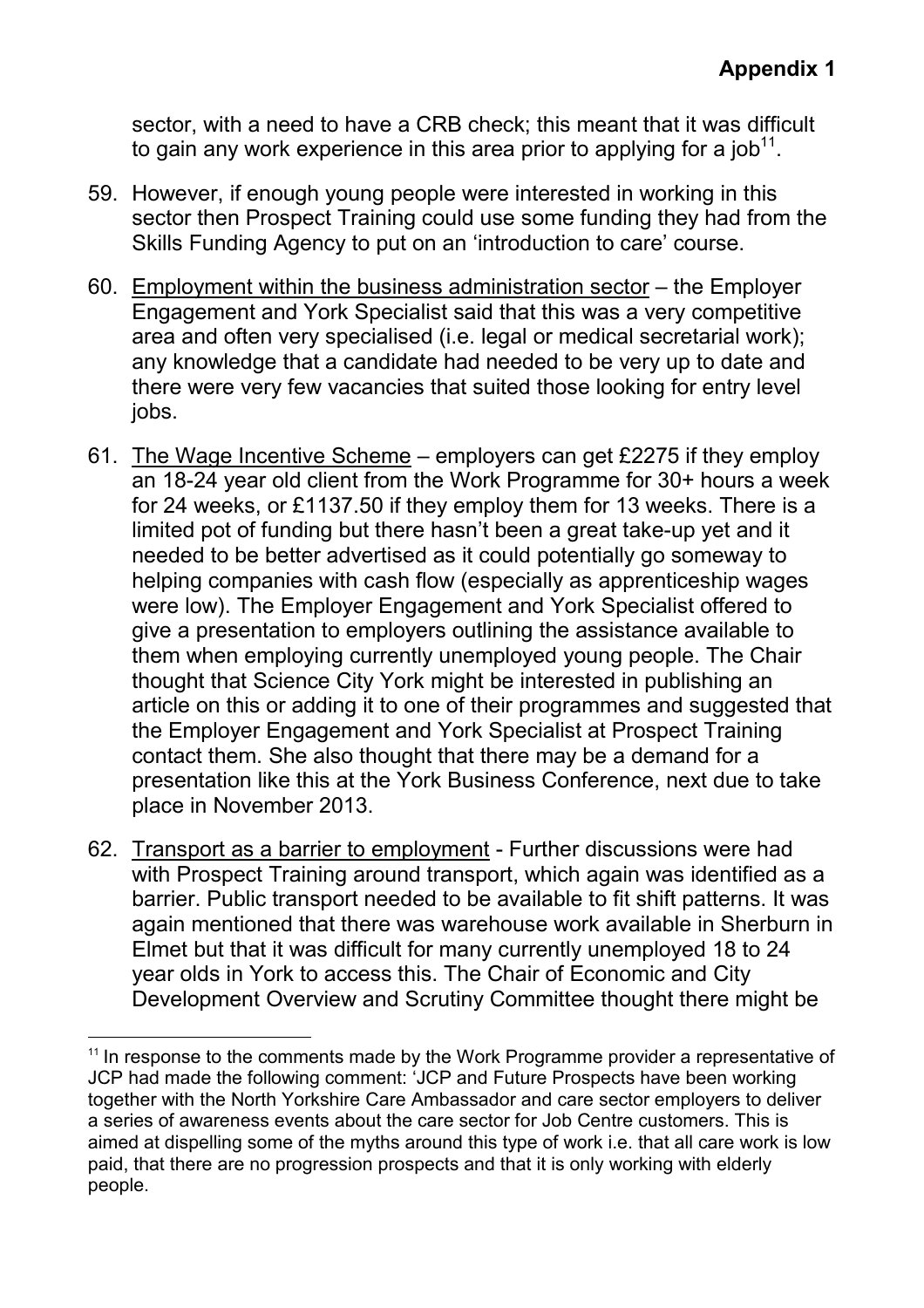a role that City of York Council could play in advertising lift shares or looking at where improvements could be made with public transport. Whilst the Council didn't provide public transport direct it had strong links with providers across the city and the Chair agreed to raise this with the Cabinet Member for Transport, Planning and Sustainability.

63. Involving the Press – both the Employer Engagement and York Specialist and the Chair of the Economic and City Development Overview and Scrutiny Committee were keen to involve the Press in publishing success stories.

## **Analysing the Information Received to Date**

- 64. Up-skilling The Task Group considered the information received to date and felt that one of the key missing pieces of the picture they had built to date was around what additional skills support the different agencies offered 18 to 24 year olds, particularly for the longer term unemployed. They believed it was imperative to ensure that any up-skilling and preemployment training opportunities provided were relevant in order to support currently unemployed young people on their journey to gaining sustainable employment. For example, if it were established that young people were unable or found it difficult to complete an on-line application form then perhaps there was a need for IT skills training in general (not just support, from someone else, on completing on-line application forms), which would also be useful in any job gained as well as in the application process.
- 65. It was felt there was a fine balance (from a contract payment perspective) between taking time to upskill a client with some applied training and moving them quickly into a job. However, those with less than a Level 2 qualification should be able to access 'free training' through York College or other Skills Funding Agency (SFA) funded providers. It was not known how many clients Prospect Training or Pertemps were supporting in this way and there had been no evidence to date as to whether they were just focussing on CV writing, applying for jobs and job interview techniques.
- 66. As per the NEET group, a rising number of 18 to 24 year olds did not appear to be 'job ready' or 'apprenticeship ready' as they did not have the right skills, aptitudes and qualifications, including literacy, numeracy and IT. The Task Group wanted to be assured that the 'offer' of support for those going through JCP and the Work Programme was meeting the needs of the clients and included relevant pre-employment training.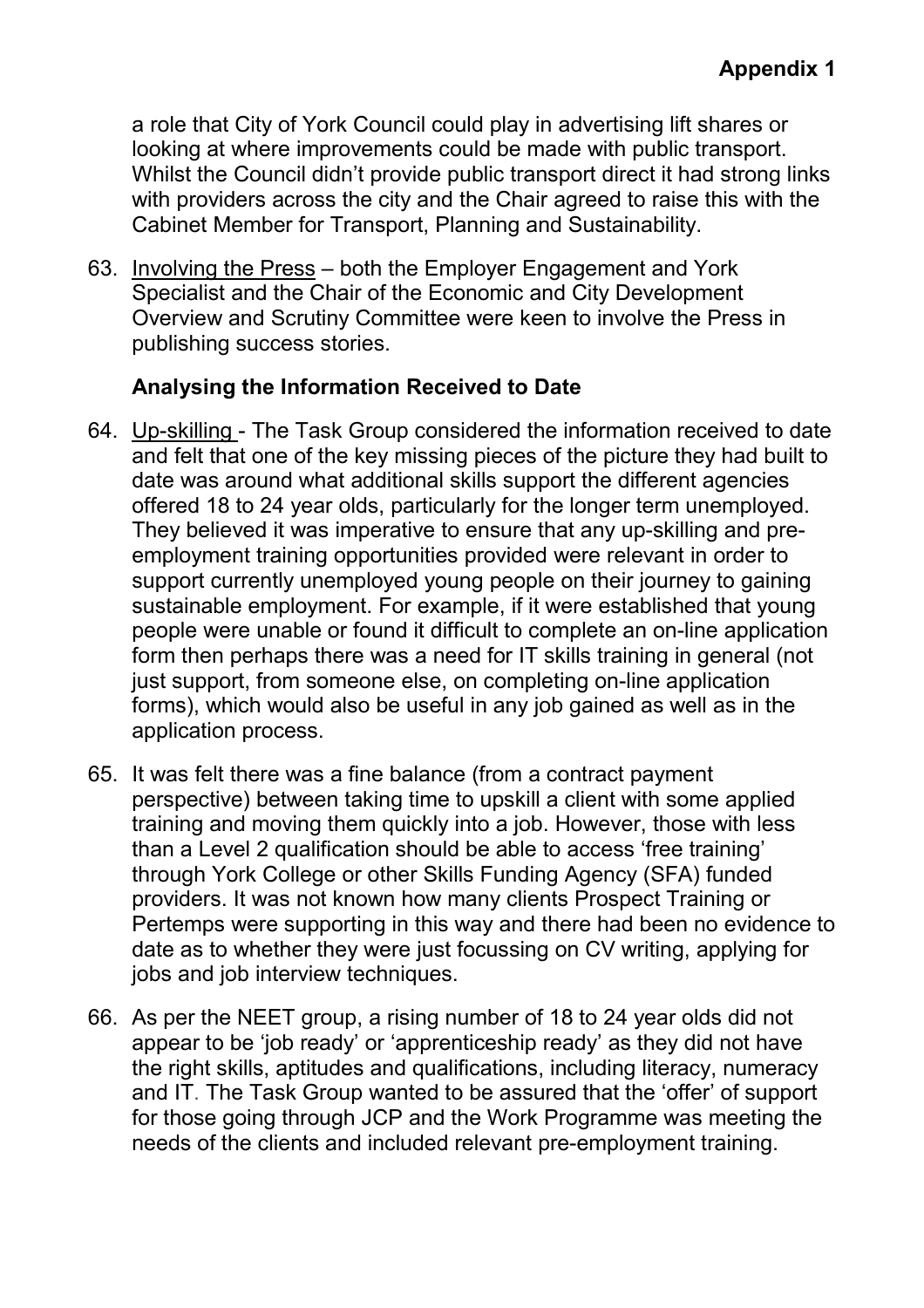- 67. Through JCP, as an example, young people could benefit from something called a 'sector based work academy' which covered work experience, a relevant pre-employment vocational qualification, literacy/numeracy and interview practice with an employer. This could be delivered through core SFA funding accessed by the likes of York College, YH Training and/or CYC Adult Services. It was not immediately obvious, from the information received to date, whether the Work Programme providers were offering a similar package to this through their contracts; however it was later understood that this was *not*  available through the Work Programme contracts. Information contained within the paragraphs above indicated a top line approach to support: i.e. CV writing, job search which are all important, however there appeared to be less emphasis on work experience, pre-employment skills training and literacy and numeracy in order to better prepare young people to compete for and sustain jobs.
- 68. It was acknowledged that Work Programme providers such as Prospect Training did help clients to complete on-line application forms, however they also saw merit in employers pre-interviewing at Prospect Training's offices to get a feel for which candidates they might like to complete an application form and then select for the formal interview process. IT literacy was acknowledged to be a key skill needed for sustaining a job. If Work Programme providers continued to complete on-line applications with and/or for young people then they would not acquire an essential skill that they would need for a job or to apply for other jobs in the future. There was strong evidence that poor levels of IT, literacy and numeracy were impeding the progression of adults and the Task Group wanted to understand what support the Work Programme providers were giving young people to help them acquire these skills.
- 69. As an example, if young people were interested in working in a particular field, for example, the retail or hospitality sectors then Work Programme providers could better prepare young people by providing relevant preemployment training. To this effect the Task Group particularly welcomed the offer from Prospect Training to potentially provide an 'introduction to care course' (**Paragraph 59** refers) along with the additional information provided by JCP (referenced in footnote 11 of this report).
- 70. Addressing the city skills deficit of adults who have yet to attain a Level 2 qualification is a key priority, within the new City Skills Strategy, in order to bring about an improvement to the productivity of those already working and to improve the job prospects of those not working. 18% of adults aged 19+ do not have a Level 2 qualification and it would be advantageous, whilst staying within the remit of this review, to prioritise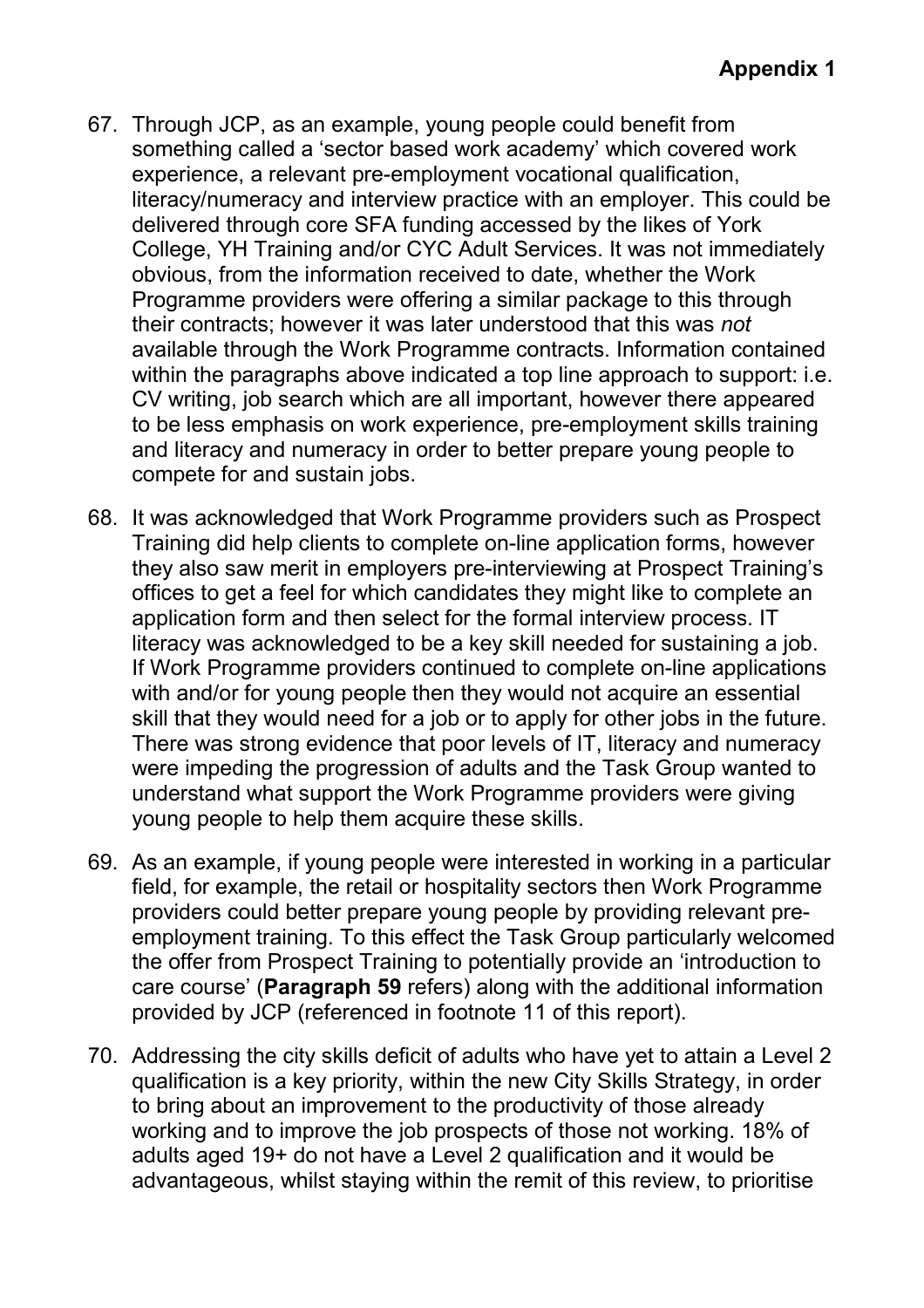supporting the longer term unemployed clients referred to Prospect Training and Pertemps to help them gain a Level 2 qualification as well as basic literacy, numeracy and IT skills.

- 71. After consideration of this issue the Task Group decided that further information was required from G4S and in-Training to better clarify what pre-employment training their sub-contractors can and do support over and above general CV writing and job search, in order to identify whether there are gaps that we can challenge.
- 72. Work Programme Providers On 27th November 2012 both the BBC News website and The Guardian newspaper website reported that only 3.5% of people referred to the Work Programme found a job for six months or more – missing the Government's target of 5.5%. Analysis by the Guardian revealed that none of the 18 Work Programme contractors managed to get 5.5% of unemployed people referred to the scheme a job for six months or more.
- 73. The recently published Centre for Economic and Social Inclusion's analysis of the DWP's first Work Programme performance statistics<sup>12</sup> gives details of performance broken down to ages and claimant types for both the contract package (North, East Yorkshire and the Humber) and individual local authority job outcomes.
- 74. The North, East Yorkshire and the Humber area has very low job outcomes from the Work Programme in relation to the rest of the country with only 2.9% of job outcomes as a proportion of referrals and only one other contract package area having a poorer performance figure. In York specifically only 3.8% of those referred to the Work Programme had a job for six months or more and only 2.7% of 18-24 year olds.
- 75. City of York Council had already recognised the need to enhance the current national arrangements with various network meetings. Prime contract holders and local delivery partners had been invited to join the Learning City 'Connecting People to Jobs and Opportunities' network. Two meetings have been held to date (October 2012 and March 2013); as yet the Work Programme providers have not attended. Individual meetings with each provider have been held with the Partnership Manager, but the engagement of the providers with wider local networks would be welcome.

 $\overline{a}$ 

<sup>&</sup>lt;sup>12</sup> http://www.cesi.org.uk/keypolicy/work-programme-performance-statistics-inclusionanalysis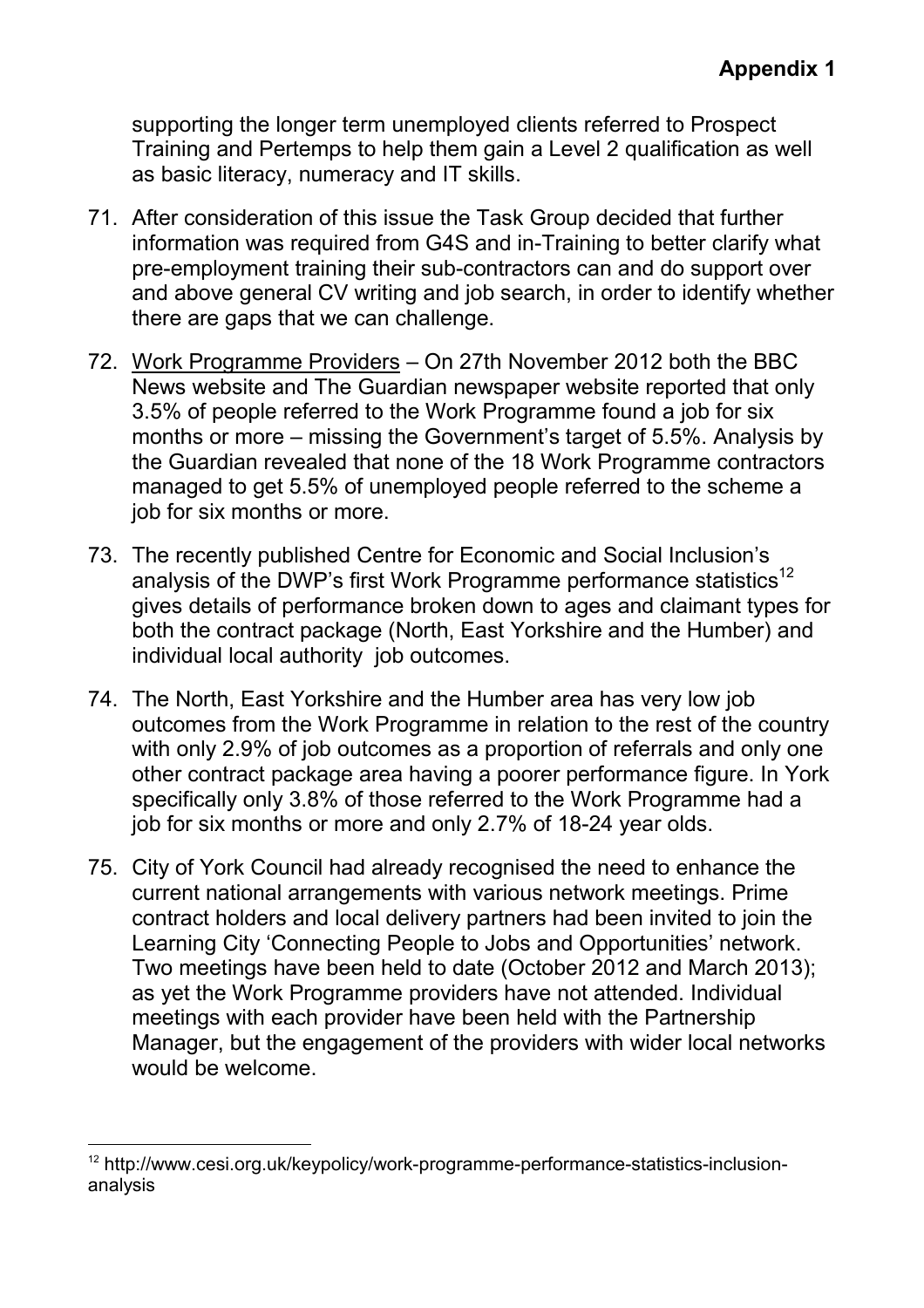- 76. In light of the above the Task Group met with representatives from G4S and In-Training along with representatives from Pertemps on 19<sup>th</sup> February 2013. Discussions ensued around the figures set out in **paragraph 74** above and the low job outcomes that had been achieved from the Work Programme.
- 77. The Work Programme ran on a two year cycle and was now approximately 18 months in, with the end of the first two year period being June 2013. Those who were still out of work at the two year point would be referred back to JCP for support. Normally the Work Programme provider would only see clients one day in a fortnight but as the first tranche of Work Programme referrals was coming towards the two year point it was understood that the providers were running intensive workshops (for up to eight days consecutively) with those young people who were still out of work. These workshops covered basic skills and also attempted to look at what the barriers were for them gaining employment.
- 78. G4S and Pertemps said that there was a struggle to upskill those who were at pre-entry level or entry level 1. 36% of JSA claimants of ages had poor literacy and numeracy skills (cannot read and write to Level 2). The Work Programme providers said that such clients posed a significant problem as they often needed one to one reading and writing lessons. G4S could offer Maths, English and Computing to Level 1. Both G4S and In-Training acknowledged that in future, the programme of intensive training should be done at an earlier stage of the Work Programme.
- 79. Work Programme clients were split into nine different payment groups. For the purposes of this review Group 1 and Group 3 clients were the ones that the Task Group needed to know more about. Group 1 clients were 18-24 year olds who had been unemployed for 6 months on reaching the Work Programme. A success payment was triggered when a client had 26 weeks of work within the two year cycle; however this did not have to be consecutive and could take the form of several shorter contracts. The Work Programme success rates for Group 1 clients were quoted to the Task Group as 31% for In-training and 34% for G4S; however these have not been verified.
- 80. Group 3 clients were longer term unemployed i.e. 1 year+ and included 18 to 24 year olds. These clients were often harder to place as they may have previously been NEET, may be lower skilled and often had more complex backgrounds and needs. They were considered to have more barriers to entering and sustaining employment than Group 1 clients. Payments for Group 3 clients were triggered at 13 weeks. Neither Work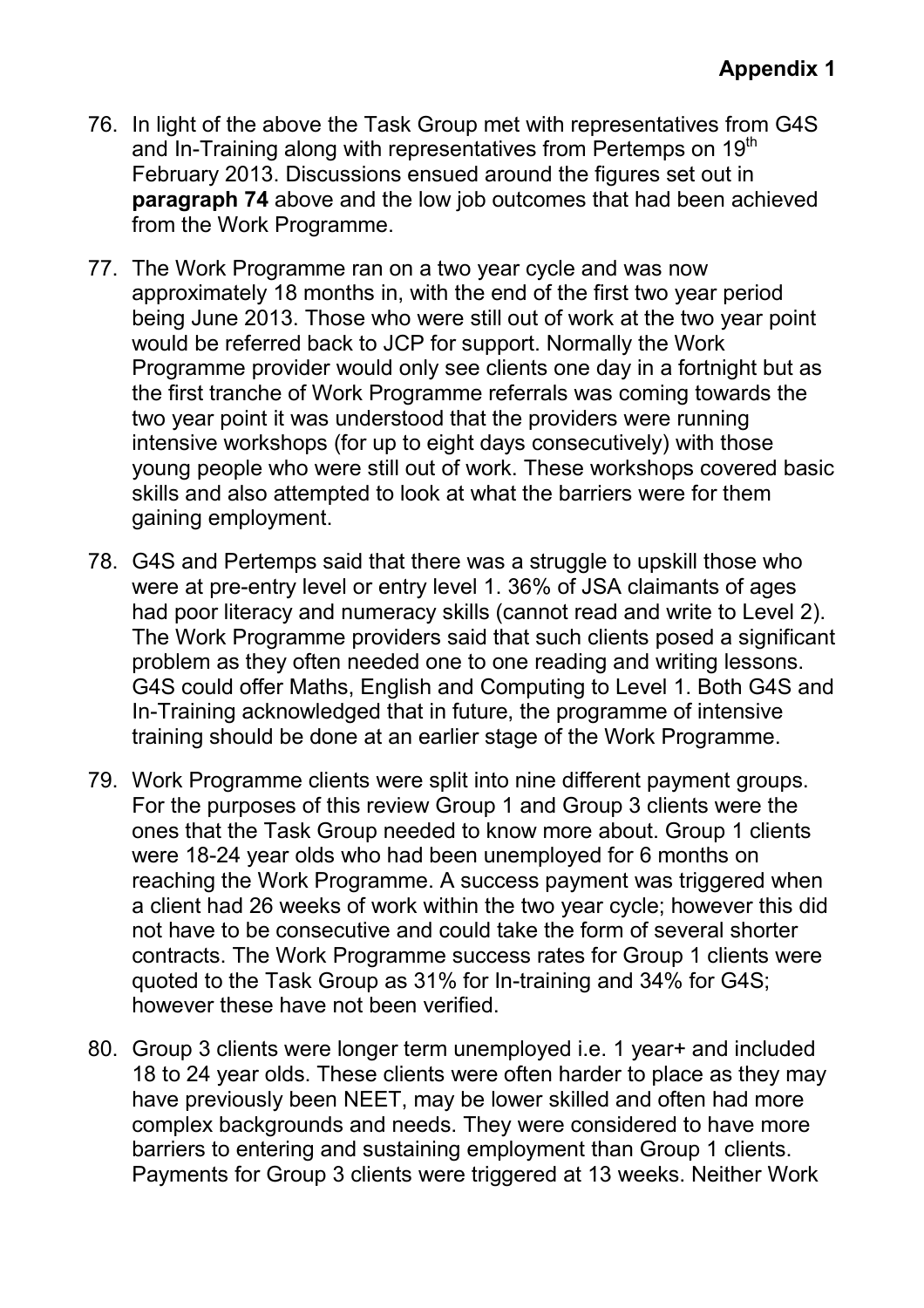Programme provider had figures for the success rate of getting Group 3 clients aged 18-24 years into work.

- 81. Generally speaking it was acknowledged that there was a lot of 'churn' and people on the Work Programme were taking more than one job. The Task Group felt that the ultimate outcome should be sustainable employment for those referred to the Work Programme. It was explained that some job contracts were temporary, casual or short term and it was not always within the control of the individual or the Work Programme provider whether employment was terminated. It was acknowledged that nationally there was more casual and short term work and it was not just a local issue.
- 82. The Task Group asked why there were apprenticeship places still vacant and the representative of Pertemps said that in some cases young people could not afford to take an apprenticeship position at £95 per week. The Learning City York Partnership Manager asked if it would be useful to set up apprenticeship workshops as apprenticeships were available in many different sectors at varying pay rates and there were vacancies that needed filling. This was considered to be a positive step forward.
- 83. Transport this was a barrier that had been identified on several occasions and discussed at previous points in this report. However on 19th November 2012 the BBC reported on its website that Essex County Council had set up a group to look at giving free travel passes to unemployed people... *'there are large number of youngsters genuinely looking for work or apprenticeships' ... 'we are obviously very concerned that young people have a problem travelling to find jobs and apprenticeships and we want to take away any barriers to them.'*
- 84. The Learning City York Partnership Manager informed the Task Group that lobbying for cheaper travel for the 16 to 18 year old student market i.e. for those still in education had been ongoing for a number of years with bus companies. If however it is felt that there is a genuine evidence based travel barrier to supporting unemployed young people into work (which could include to Leeds/Selby etc) then some scoping of 'affordable' options could take place.
- 85. In an article on the Guardian newspaper website on  $10<sup>th</sup>$  December 2012 it was announced that free bus travel was being offered to unemployed people in an attempt to help them find work. About 70% of all bus routes in England, Wales and Scotland would be covered by the initiative and it was understood that this was available to anyone over 3 months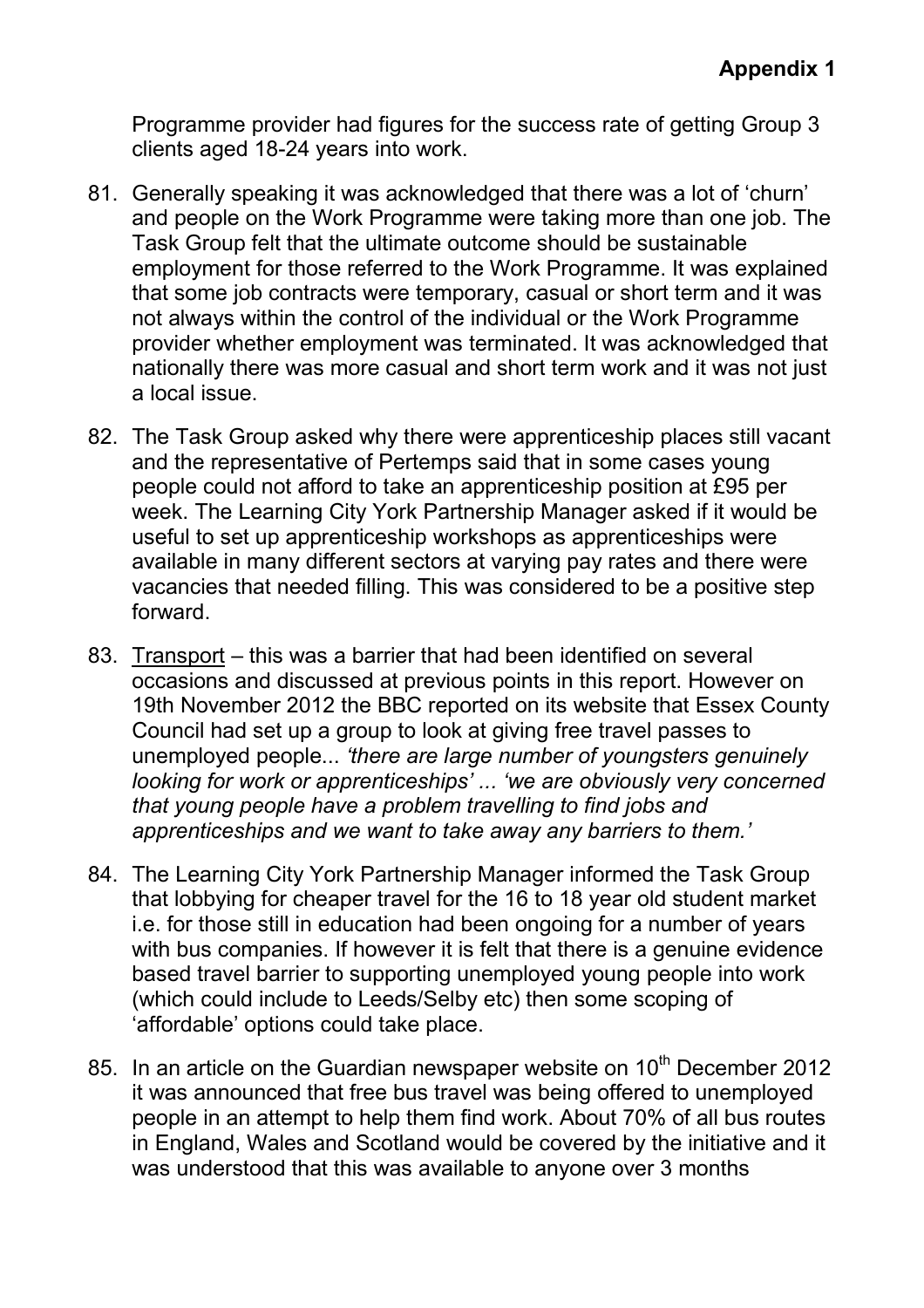unemployed (but not on the Work Programme). However it was dependent on bus companies participating and was currently only for the month of January 2013 with a view to extending this if there is good feedback.

- 86. It was later reported in the York Press on  $8<sup>th</sup>$  January 2013 that job seekers in York were being offered free bus travel in a scheme aimed at helping the long-term unemployed get back to work. The initiative, which was a joint effort by bus operators First, Arriva, Coastliner and East Yorkshire Motor Services (EYMS), was part of the national Bus for Jobs scheme and offered free journeys for those who had been unemployed between three months and a year for the month of January 2013. In York, approximately 1,000 journeys were made by job seekers under this offer. This scheme was offered on a commercial basis (i.e. the operators supported the revenue lost and were not reimbursed by local authorities). At the present time there is no intention to extend the scheme and as this was a national initiative it is unlikely that free bus travel for job seekers would be introduced on a local basis without local authority subsidy.
- 87. In addition to this the Work Foundation which was part of Lancaster University had, in December 2012, published a paper entitled 'Missing Million Policy Paper 2: Transport Barriers to Youth Unemployment<sup>13</sup> which said that rising transport costs were making it difficult for thousands of young people to participate in education and training, leaving many unable to enter or stay in work.

# **Further Evidence Gathered**

## City of York Council Apprenticeship Scheme

- 88. Young people were particularly vulnerable in these difficult economic times because of their lack of job-specific skills and work experience. In addition to this, the number of young people that were NEET (16-18 year olds) was rising. City of York Council was therefore creating a 'support and employment offer' for young people to create conditions that would facilitate their transition from education to working life in the following areas:
	- Apprenticeships (16-24 year olds)
	- Foundation Learning Placements (Pre-Apprenticeships, 16-18 year olds)
	- Work Experience Placements (16-24 year olds)

 $\overline{a}$ <sup>13</sup> http://www.theworkfoundation.com/Reports/327/Missing-Million-Policy-Paper-2- Transport-barriers-to-youth-employment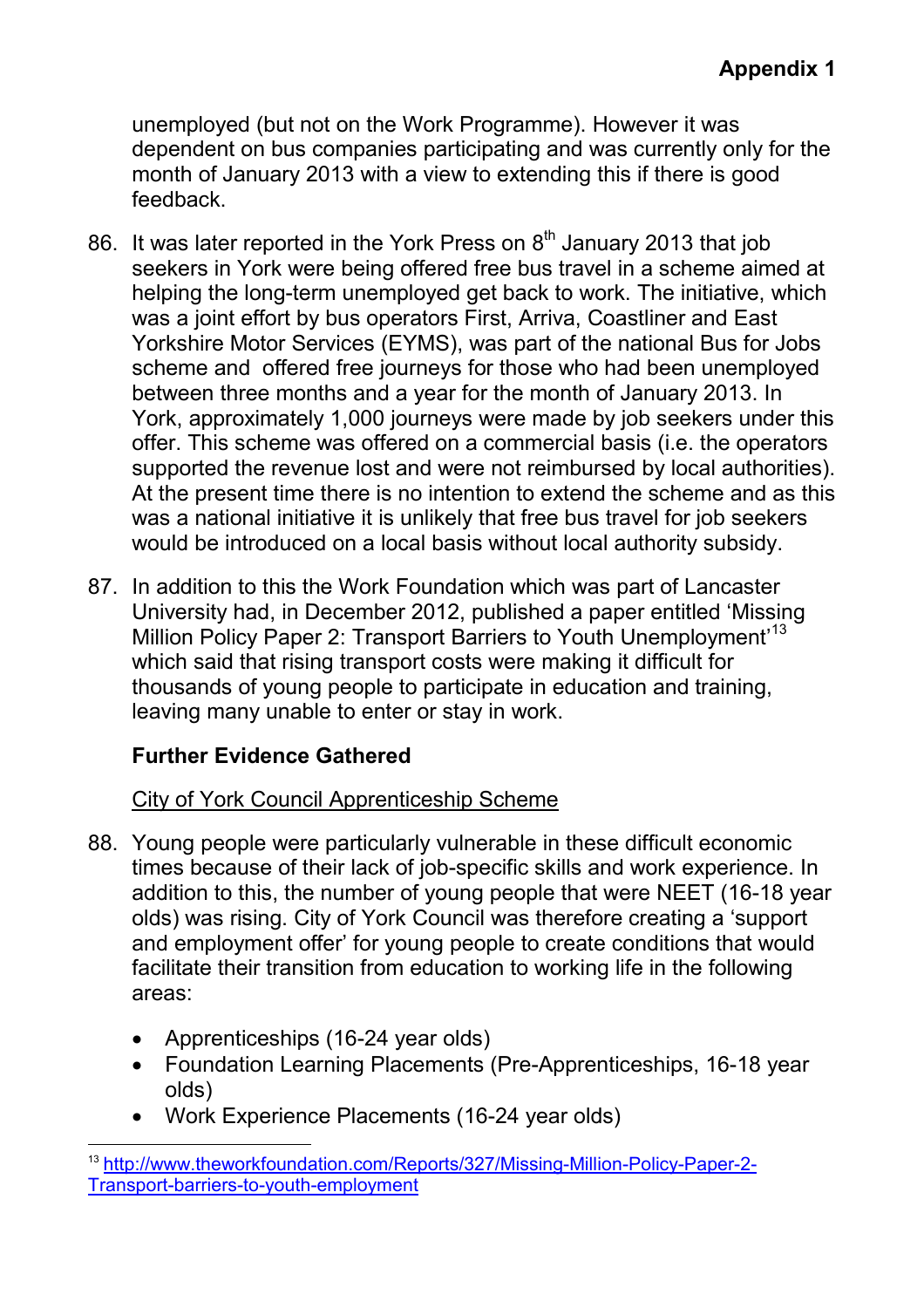- Work Experience Placements (14-16 year olds)
- Student and Graduate Internships
- Mentoring Scheme for Apprentices and Care Leavers
- 89. The Task Group learned about the apprenticeship programme at City of York Council which was now in its second year. As of 25<sup>th</sup> September 2012 City of York Council employed a total of 57 apprentices. A recruitment campaign took place during June/July 2012. For those young people who were classed as NEET City of York Council had worked with  $^{4}$ Connexions<sup>14,</sup> to assist with the recruitment campaign which had included:
	- Letters sent to all young people registered NEET (16-18 year olds)
	- 1000 mobile texts to wider 'targeted group' aged 16 to 18
	- Identified group of 160 ethnic minority group clients aged 16-18 and texts sent
	- Information sent to partners who may 'access hard to reach groups'
- 90. The recruitment campaign was launched in June 2012 and leading up to this a number of activities took place to promote the scheme. A promotional leaflet was produced and distributed to all schools and colleges on 31<sup>st</sup> May 2012 to highlight City of York Council as an apprenticeship employer. City of York Council also attended a number of information events, using current apprentices to share their views and experiences to help possible candidates gain a further insight into the scheme. In addition to this there were press releases and information on Twitter and all vacancies were advertised on the Council's website and via the National Apprenticeship Service website. Those young people recruited to CYC Apprenticeships over the last 18 months have been between the ages of 16-24, including unemployed graduates.
- 91. City of York Council also has 10 learners enrolled with York Training Centre who are completing the pre-apprenticeship programme; these placements are designed to provide an introduction to employment and learning, for 16 to 18 year olds.
- 92. This Authority is currently looking at facilitating other work experience schemes aimed at other young people (16-24). These placements will offer the opportunity to participate in the world of work and gain practical

 $\overline{a}$  $14$  The service aims to help young people up to 19 (and 25 if they have a learning difficulty and disability) get advice, guidance and access to opportunities and to help make a smooth transition to adulthood and working life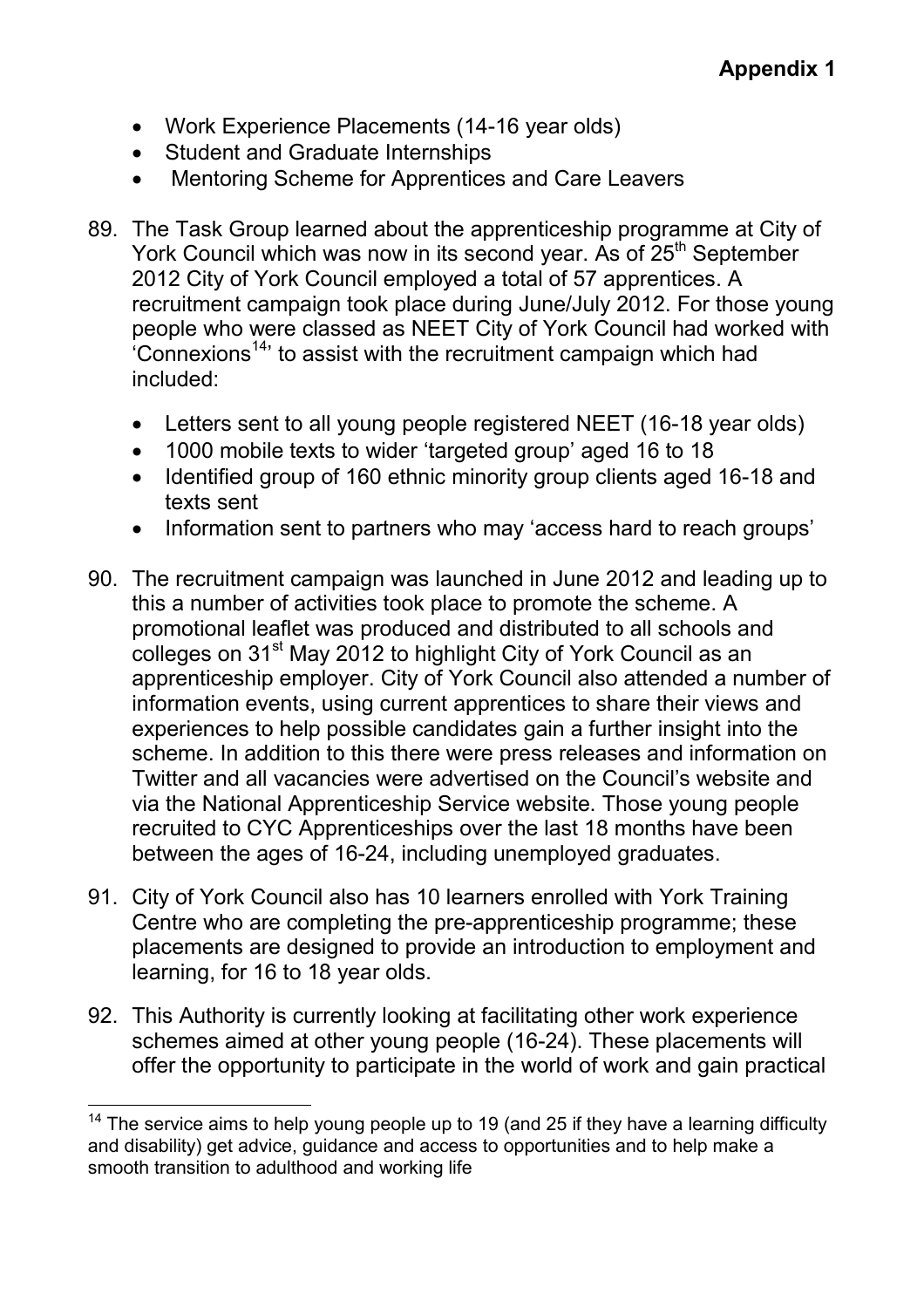experience within the workplace and therefore we will be looking for departments within the organisation to make offers for these.

93. In addition to this the University of York is offering a January – February 2013 Internship Programme to its most recent graduates. The graduates of 2012 identified as unemployed in November of 2012 will be offered a package of support measures which will include the offer of a substantive piece of 'paid' work experience to run for eight weeks from early January 2013. City of York Council is working with the University of York and encouraging managers to offer project work for this scheme. Seven placements are being supported. These 'internships' will be paid for and employed by University of York.

Connecting People to Jobs & Opportunities in York

- 94. 'Connecting People to Jobs & Opportunities in York' is a partnership network chaired by the Learning City York Partnership Manager. The multi-agency network met for the first time on  $9<sup>th</sup>$  October 2012<sup>15</sup> and all Members of the Task Group attended to give an update on the work that had happened in relation to this Scrutiny Review and to learn about some of the other things happening in the city around creating jobs and opportunities.
- 95. The Task Group asked the network whether they had any suggestions that they might like to put forward for ways City of York Council could better support young unemployed people to navigate the employment market and get a job.
- 96. As a result of this meeting JCP provided the following link to the Task Group which details Jobcentre Plus's Youth Contract offer for 16-24 year olds.

http://www.dwp.gov.uk/youth-contract/key-initiatives/

This provides information on:

- Wage incentives for employers From 2 April 2012 until April 2015, employers are able to take advantage of 160,000 wage incentives. These are worth up to £2,275 each where they employ an 18 to 24 year old from:
	- o the Work Programme
	- $\circ$  Jobcentre Plus, for employers who take on a young person living in one of 20 local authority areas (this does not include York)

 $\overline{a}$ <sup>15</sup> This network has since met again in March 2013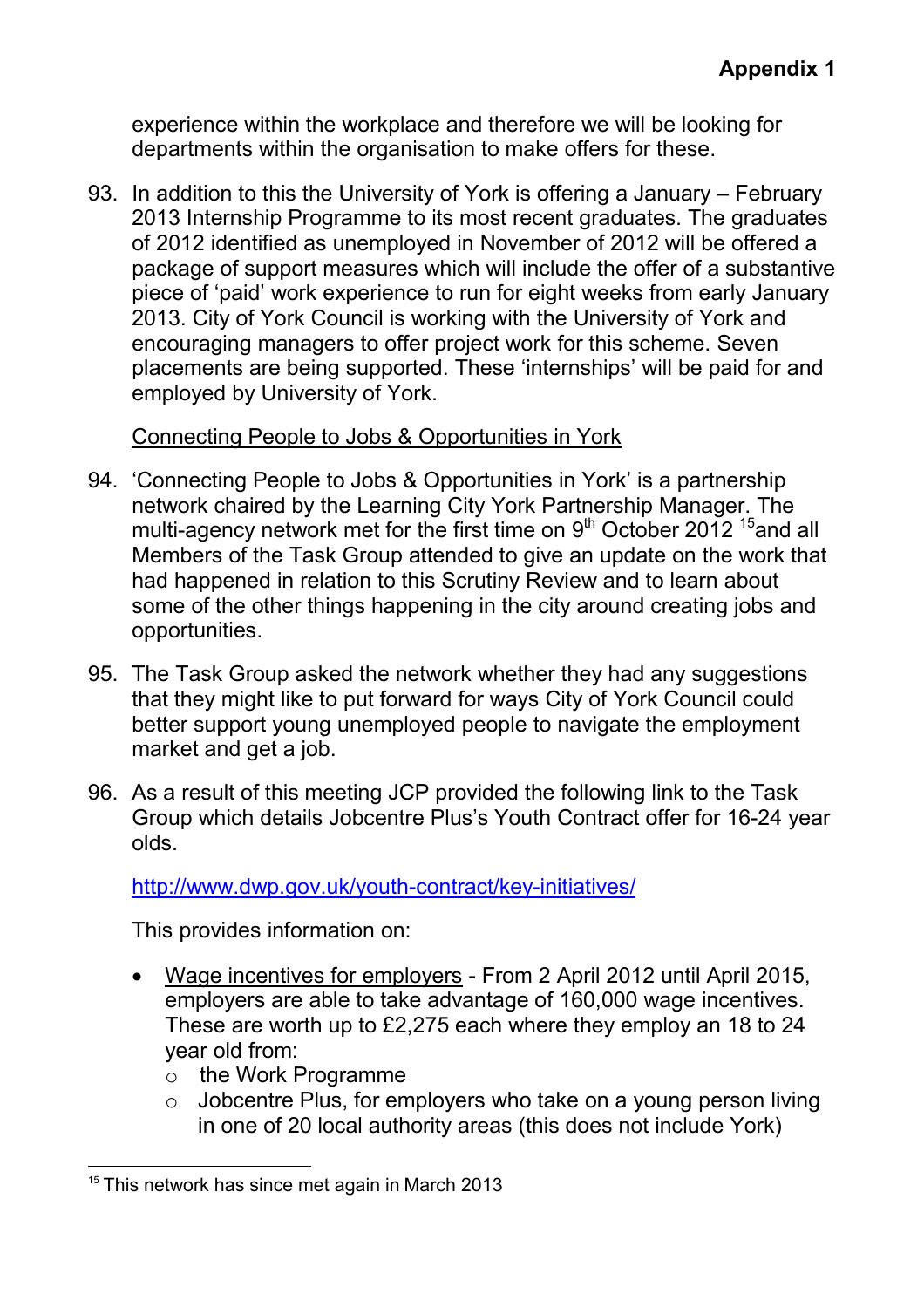(since Jan 2013, this has been extended to those young people, aged 18-24, who have been unemployed for 6 months + i.e.: on JSA with JCP, as well as those eligible for the Work Programme)

- Work experience Extra work experience places will be available across Great Britain over the next 3 years ensuring there is an offer of a place for every 18 to 24 year-old who wants one, before they enter the Work Programme (dependent on local employers providing placements).
- Sector based work academies Extra places will be available in England and Scotland over the next three years, ensuring there is an offer of a place for every 18 to 24 year-old who wants one, before they enter the Work Programme. This facilitates the opportunity to gain a vocational qualification, up to 8 weeks work experience and a guaranteed interview with an employer (subject to local provision being offered).
- Apprenticeship wage incentives £1500 is available to encourage small to medium-sized businesses to take-on apprentices aged 16-24 in England, who have not previously taken on apprentices. In relation to support for disengaged 16 to 17 year olds in England - the Government will invest £126 million over the next three years to support very low qualified young people aged 16 to 17 who are not in education, employment or training in England. For York, those eligible for support i.e. no GCSEs Grades A\*-C equates to around 90.
- 97. Following the input of the Task Group into the October 2012 meeting of 'Connecting People to Jobs & Opportunities' Higher York liaised with its Higher Education partners to provide a briefing paper regarding graduates (from York-based Higher Education Institutions) accessing the job market in York. This is at **Annex C** to this report. Graduates were part of the 18-24 age bracket that this review was looking at.
- 98. The paper at **Annex C** states that *'... we know (anecdotally) that graduates choose to stay or return to York and we know that some remain unemployed and some are under-employed. We can see that if graduates are taking on roles previously taken by those with lower levels of education that this is potentially having an effect on the rest of the labour market in York.'*

It was understood that more research needed to be done around this displacement and Higher York were seeking to make a bid to the CYC Delivery and Innovation Fund (DIF) to conduct some research into this area.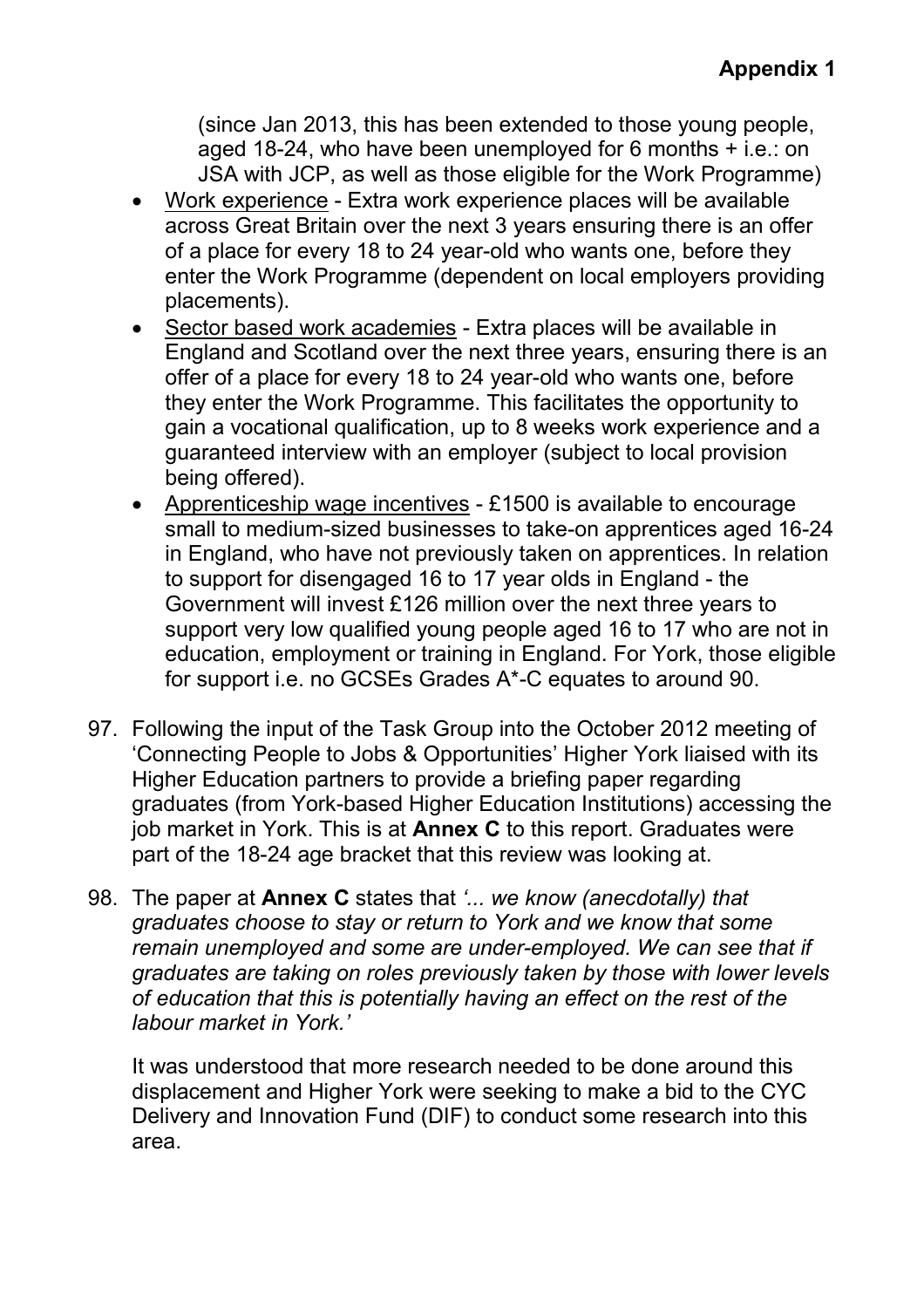## Future Prospects

- 99. Future Prospects is a City of York Council service that supports free learning & work advice (over and above the nationally funded National Careers Service, contracted through Babcock Enterprises in York), as well as the delivery of a number of contracted training programmes for unemployed residents in York e.g. ex-offenders; families with multiple issues and support for redundancies. Future Prospects is a multi-funded, not for profit service arm of CYC that ensures people have access to impartial and objective advice and guidance. The service is constantly changing to reflect the needs of local people. Future Prospects provides a central point for information and advice on training and education opportunities in the area (alongside the National Careers Service) and is currently based in Swinegate. They offer a varied programme of information events in conjunction with JCP such as:
	- Find out about the range of opportunities and skills required for working in the hospitality sector
	- Apprenticeships
	- Social care awareness information events
	- working within the sports and leisure sector information and employment event
	- Working in administration
	- Working in retail
	- Working within the science sector
	- Transport and logistics information and employment day
- 100. Such sector specific workshops as those mentioned above were seen as very valuable by the Task Group and they expressed the wish that these should continue as they were likely to be effective at helping young people get a flavour of different work sectors and help them decide which jobs might suit them. They could also go some way towards overcoming prejudices and preconceptions about what it is like to work in certain sectors.
- 101. The Task Group also understood that a jobs fair had been held at the Hilton Hotel on 13<sup>th</sup> October 2012. This had been organised by Learning City York and the Economic Development Unit at City of York Council but co-ordinated by Future Prospects working in partnership with JCP. Job fairs were where recruiting employers, training providers and employment support agencies had stands and afforded both the employer and job seekers the opportunity to meet face to face. The Jobs fair held in October 2012 was attended by 1556 people of all ages. It is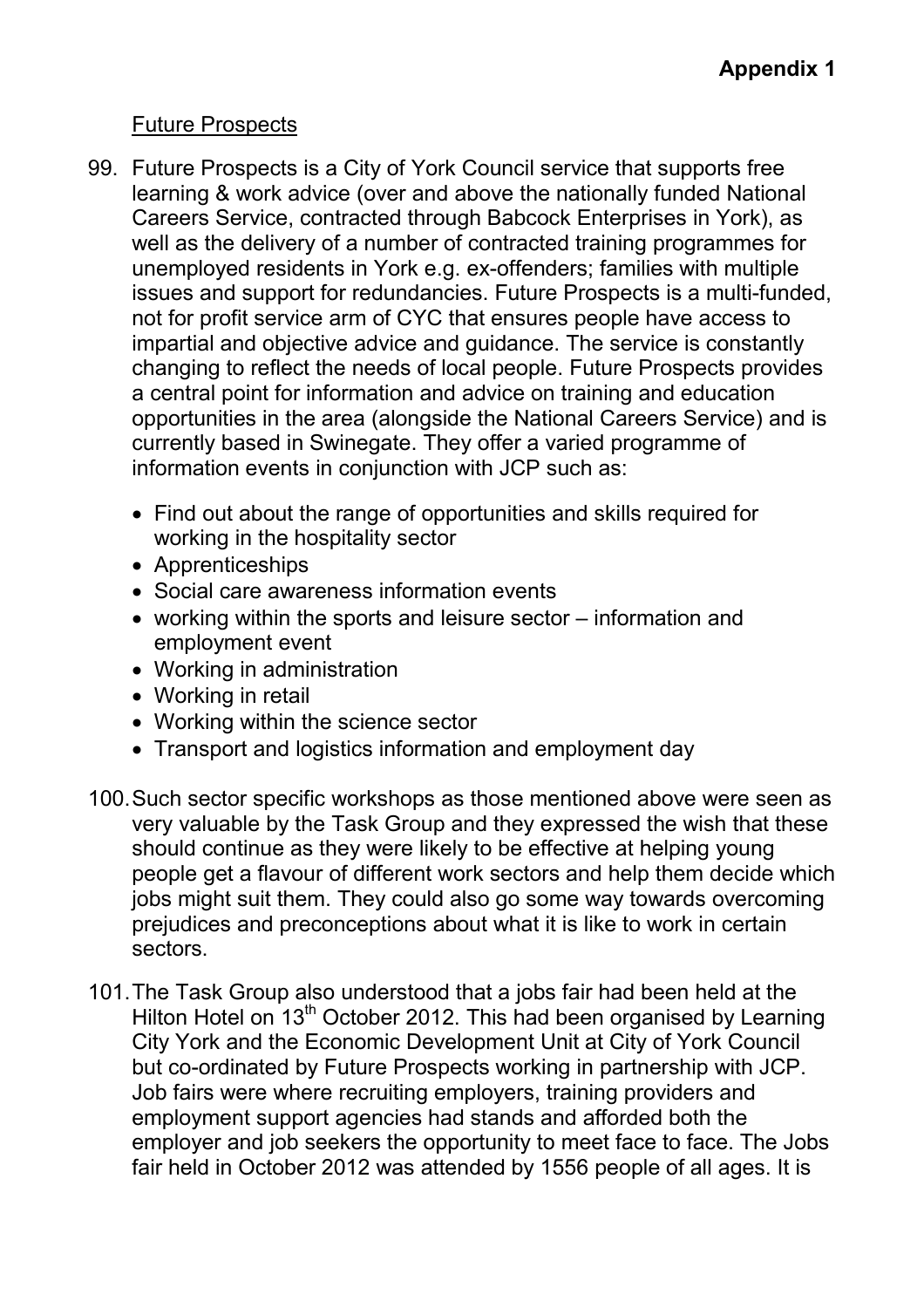unknown exactly how many of these were between 18 and 24 years of age but taking into account the adviser referral activity for this event it is estimated that it was approximately 51%.

102. The Task Group saw job fairs as a positive way for both employers and potential employees to meet and would like to see them continue and held on a six monthly basis.

# **GeniUS**

103. The Chair of Economic and City Development Overview and Scrutiny Committee was keen to gauge the views of a wider audience and to this effect posted a question to the GeniUS website, namely:

*'How can City of York Council help young people to get work?'* 

104. This ran until  $16<sup>th</sup>$  November 2012 and there were three responses received. These were from 'Reaching Out', Gap Training Limited and Inspired Youth (Youth Inclusion). The responses are set out within at **Annex D** to this report. The respondents were invited to an informal meeting of the Task Group but were unfortunately unable to attend. However the Learning City York Partnership Manager is following up these responses.

# **Options**

105. Having considered this final report and its associated annexes, Cabinet may choose to approve or reject the recommendations arising from this review.

# **Analysis**

106. Analysis of the information received is contained within the body of this report and on consideration of this and the discussions had as part of this review the Task Group believed that recommendation should be made as follows:

# **Recommendation 1** - Reducing youth unemployment

107. The Task Group felt that setting quantifiable targets would be a positive way of working towards reducing youth unemployment. However they realised that any target set needed to be achievable and would need discussion with key partners such as JCP and the Work Programme providers. It would be overly ambitious to set a target to reduce youth unemployment by 50%, for example, as this would take the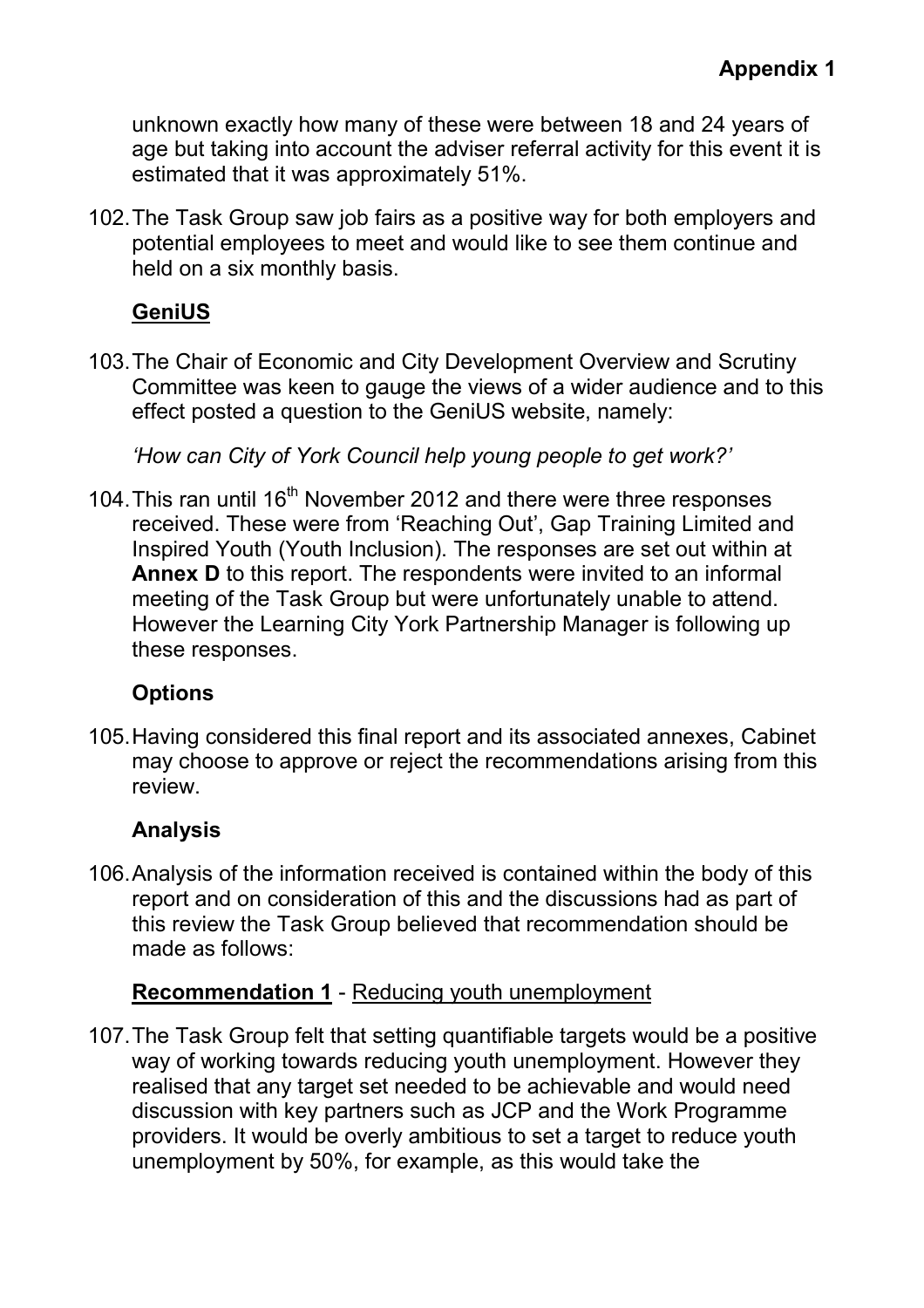unemployment levels back to those of 2008, prior to the current economic climate. There would also need to be a clear rationale and appropriate interventions to secure such an ambitious reduction, and the realisation that there would always be a certain level of unemployment, even in times of economic growth. However, on behalf of CYC, the Learning City York Partnership Manager was aiming to include a target in the new City Skills and Employment Strategy to reduce youth unemployment by 2016.

- 108. The Task Group, therefore, felt that the overall aim of any recommendation made should be to both reduce the overall number of 18-24 year olds that were out of work but more specifically to aim for a reduction in those that had been unemployed for more than 6 months. Any target suggested would be to reduce the numbers claiming JSA, not just the number of people aged 18-24 who were longer term unemployed.
- 109. They realised that it was important that someone took ownership of the target, especially as all the agencies concerned had different contracts and worked in different ways. They felt that this could be effectively managed by the Connecting People to Jobs and Opportunities partnership network (and subsequently the Learning City Board, which this network reported to). On further discussion with the Learning City York Partnership Manager it was felt that the overall aim should be:
	- To reduce youth unemployment by 40% to pre-recession levels by 2016
		- $\geq$  As of January 2013<sup>16</sup> youth unemployment (18-24 year olds) stood at 725
		- $\triangleright$  As of January 2008 the figure was 440
- 110. The two 'jobs' and 'unemployment' targets that we should be articulating within the overall skills strategy (for all ages) will focus on:
	- Increasing employment rates to pre-recession levels and;
	- Reducing unemployment (JSA claimant benefits) to pre-recession levels
- 111. To this effect the Task Group make the following recommendation:

*Recommendation 1: 'That the Learning City York Partnership Manager, via the 'Connecting People to Jobs and Opportunities' partnership* 

 $\overline{a}$ <sup>16</sup> January 2013 are the latest published figures available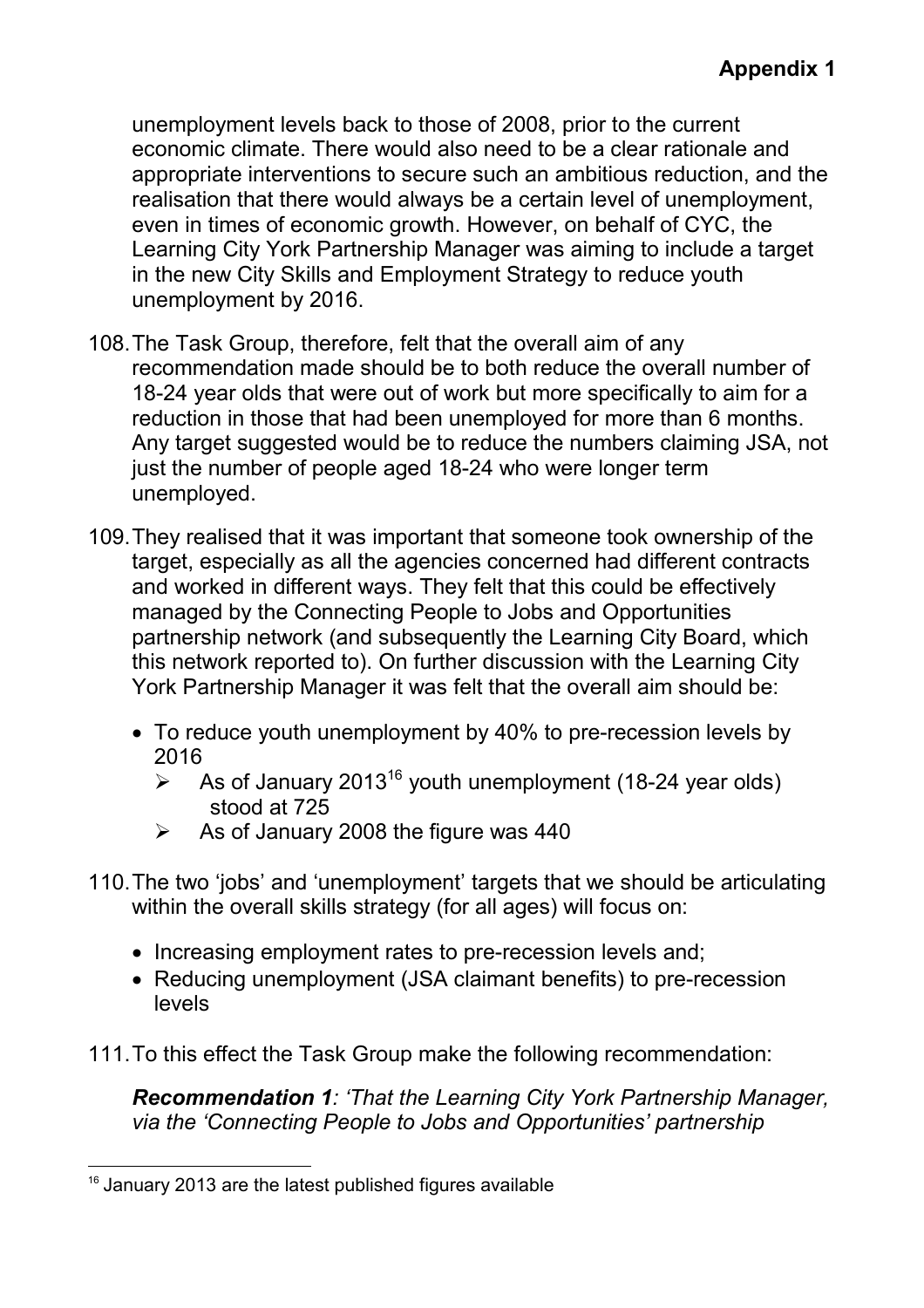*network and the Learning City Strategic Board, take overall responsibility for setting an achievable target with key partners within the city to reduce longer term unemployment in the 18-24 year old age bracket'.* 

## **Recommendation 2** – Apprenticeships

- 112. The Task Group felt that City of York Council's apprenticeship programme had been successful and would like to see the offer continued. In addition to this they thought an understanding of how successful the programme was could be gauged by gathering information on whether young people who had undertaken an apprenticeship at the Council were still in work (in or outside of the Council) or had decided to undertake further training 6 – 12 months later.
- 113. The progression of young people who had completed an apprenticeship to go on to obtain sustainable employment or further training was critical to identifying how successful the programme actually was.
- 114. However it was acknowledged that there were unfilled apprenticeship vacancies with a variety of other employers in the city and this needed to be addressed to ensure maximum take-up.
- 115. This led to the following two part recommendation being made:

*Recommendation 2: 'That City of York Council continue to offer apprenticeships to young people under the age of 24 and evaluate the success of this by collecting information on how many of those that have completed an apprenticeship at the Local Authority are still in work or further training 6 – 12 months later' and 'that the Learning City York Partnership Manager lead on a programme with the Head of Adult Services to develop a programme that better supports unemployed 18- 24 year olds into unfilled apprenticeship vacancies.'* 

## **Recommendation 3** – Work experience

116. As part of this review the Task Group considered information around the work experience the Council offered to both under 16s and those between the ages of 16 and 24. They noted that the Council offered work experience opportunities for under 16s (whilst still at school) and for those aged under 18 (who were not ready for an apprenticeship). It was acknowledged that work was taking place around facilitating other work experience schemes aimed at young people aged between 16 and 24 however the Task Group felt that there was a gap in work experience opportunities offered by the Council for those 18-24 year olds who had been unemployed in excess of 3 months.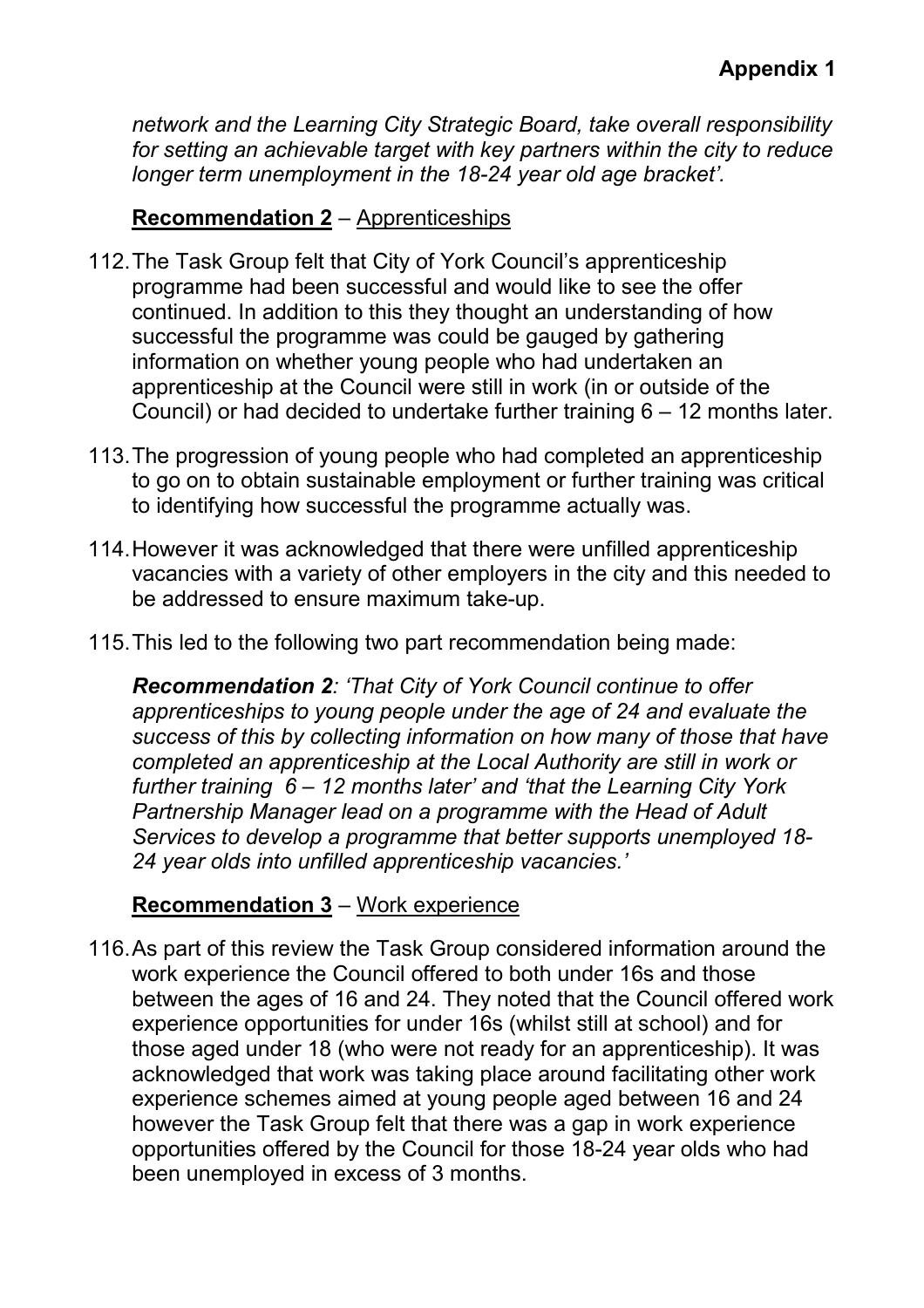- 117. Initial discussions between the Learning City York Partnership Manager and the Head of Strategic Workforce Development and Resourcing indicated that staff resources were already stretched in terms of facilitating and managing any further work experience placements and there would need to be further discussion to see if there was potential to support a small scale offer to match unemployed 18 to 24 year olds to specific opportunities within the Council.
- 118. Incidentally the Learning City York Partnership Manager has recently confirmed that she is working with Human Resources and other service users of the Council's new headquarters e.g. Citizen Advice Bureau, the Credit Union and the Police to set up a programme to support work experience placements for unemployed 18 to 24 year olds and other age groups.
- 119. However it was realised by the Task Group that there was a need to review the availability and suitability of work placements across the city as not all young people were getting their first choice of work experience placement. It was felt that the range of opportunities could be expanded so people's preferences could be more closely met. The Task Group felt that this would enable people to get the most from their experiences.
- 120. To supplement this and to offer a full and rounded range of work experience placements the Task Group also felt that the Council needed to ensure that there was a proper Graduate and Student Internship Programme in place.

*Recommendation 3: That City of York Council continue to offer work experience placements to under 16's (whilst still at school) and under 18s not yet ready for an apprenticeship. And in addition to this:* 

- *i. That the Head of Strategic Workforce Development and Resourcing, in conjunction with the Learning City York Partnership Manager, offer a discrete, managed, matched pilot, of work experience placement opportunities for unemployed 18 to 24 year olds, who have been unemployed in excess of three months*
- *ii. That the Head of Strategic Workforce Development and Resourcing ensures that there is a robust Graduate and Student Internship Programme in place within the authority.*

## **Recommendation 4** – Job fairs

121. Whilst gathering evidence for this review the Task Group heard about a job fair that had been held in October 2012, this was well attended and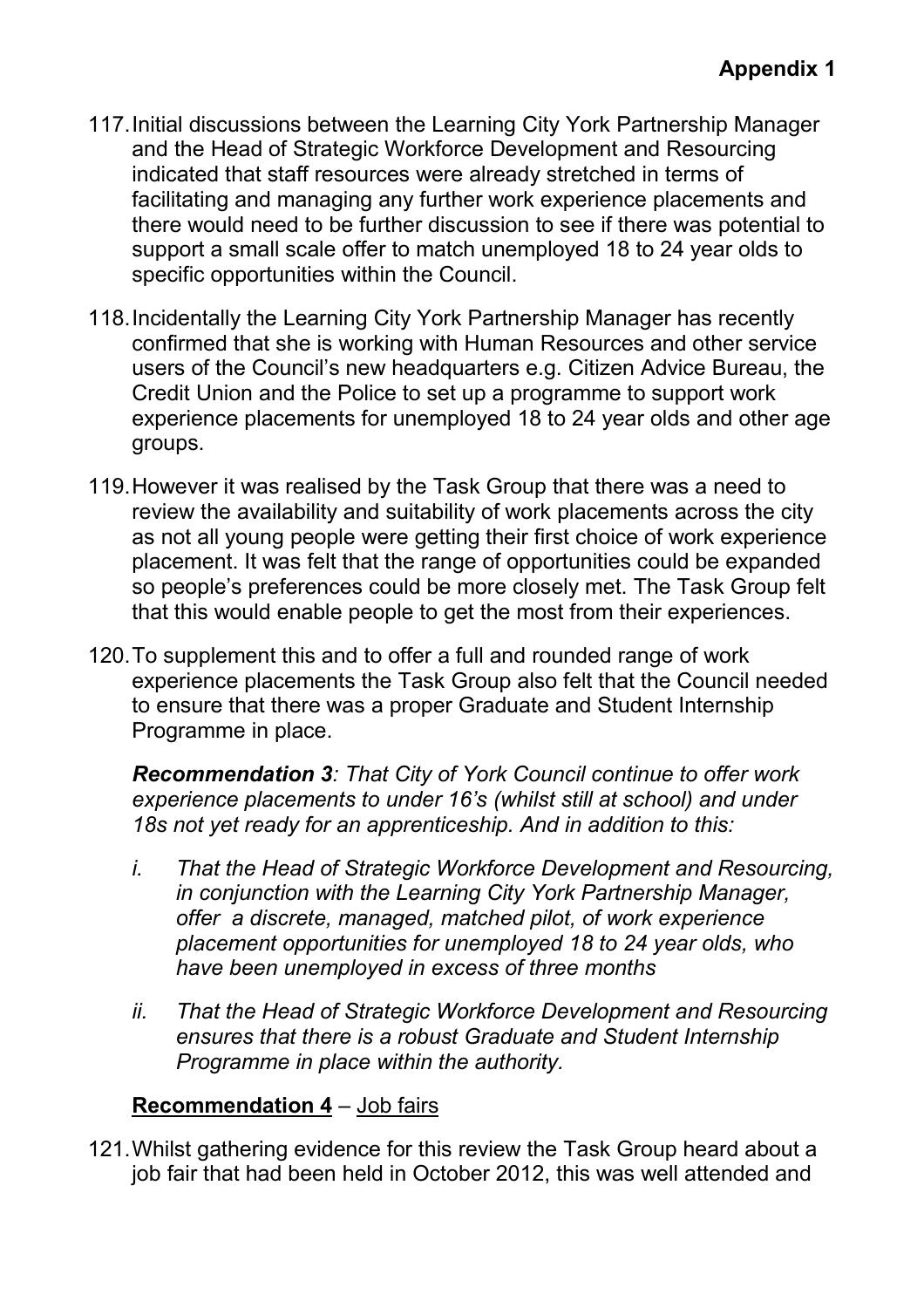considered to have been a success. It was understood by the Task Group that these were likely to continue and they wanted to offer their support for this to happen on a twice yearly basis; seeing them as a valuable tool for both employers and potential employees to meet face to face to discuss various aspects of work.

- 122. Job fairs, however, came with a cost and there was no central or currently allocated budget for this type of activity. Job fairs cost approximately £5,000 each, so if they are held twice yearly costs will be in the region of £10,000. The Learning City York Partnership Manager informed the Task Group that she had prepared a bid (in liaison with the Head of CYC Adult Services) to the economic inclusion strand of the Economic Infrastructure Fund (EIF). This had recently been considered by the project board for Creating Growth and Growing the Economy and had been approved. This means that job fairs will take place in May and October until and including 2016. They will be facilitated by CYC Adult Services in liaison with JCP.
- 123. This Task Group were happy to support the bid and hoped that in the future costs of supporting job fairs could be shared between other agencies and those employers taking part.

*Recommendation 4: That the Head of Adult Services at City of York Council ensures that Future Prospects works in partnership with Jobcentre Plus and leads on the co-ordinating of twice yearly job fairs.* 

## **Recommendation 5** – Sector specific workshops

- 124. Sector specific workshops were seen as a positive way for people to learn about different work sectors and get a taste for what working in specific sectors might be like. As can be seen from the information contained within **paragraph 99** of this report Future Prospects, in conjunction with JCP, already offer a wide range of workshops and the Task Group were keen that these were continued and better promoted.
- 125. There was currently an identifiable gap in the service offered in terms of who was invited to attend the workshops; with the Task Group very keen that these should be opened up to *all* unemployed 18-24 year olds. At the moment they were not offered to those on the Work Programme.
- 126. They felt that Future Prospects, working with other agencies across the city, were well placed to co-ordinate and organise this type of activity and felt one of the critical success factors of Future Prospects was their ability to offer a neutral and welcoming environment to hold these workshops in.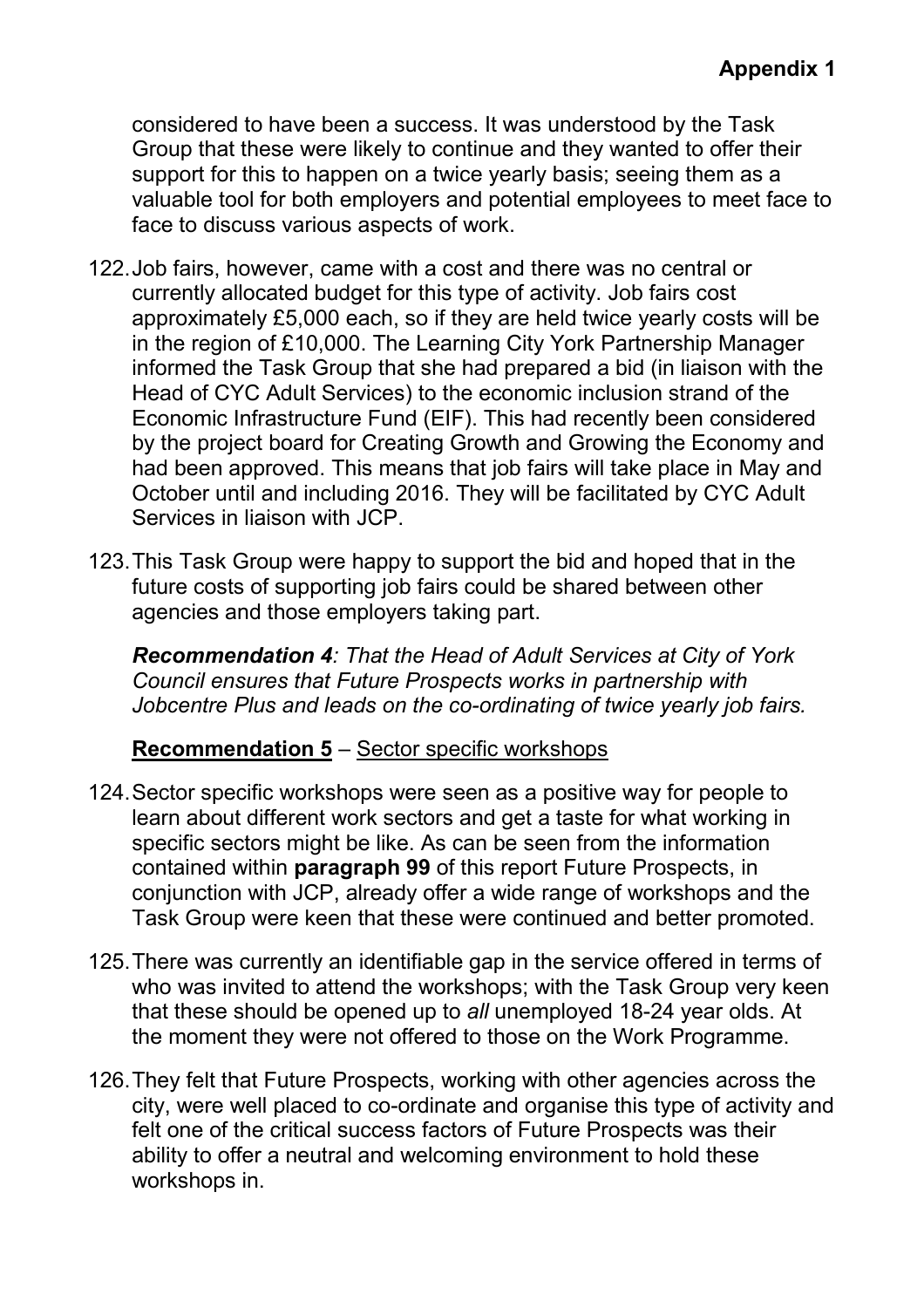- 127. Despite this the Task Group was still keen that these workshops continued to be held at Future Prospects' premises if at all possible; with the justification that it was a neutral venue and clients from all organisations could be invited there. Work Programme providers, for example, were only contracted to work with their own clients and so it was unlikely that they would be able to open up their premises to those that had not been referred to them.
- 128. They also believed that cross-agency working was needed because the sector specific workshops had to attract a critical mass of people to be successful. They therefore suggested that it might be possible for the various agencies involved to contribute to the costs of these events, either financially or by way of sharing staff. The overall aim was cooperation between all agencies to help currently unemployed people back into work.

*Recommendation 5: That the Head of Adult Services at City of York Council ensures that the Future Prospects team continue to work in conjunction with Jobcentre Plus, to offer sector specific workshops and that both Work Programme providers and their clients\* are made aware of the sector specific workshops on offer.* 

*\*in this instance clients means unemployed 18 to 24 year olds, including those on the Work Programme* 

#### **Recommendation 6** – Networking

129. In October 2012, the Learning City York Partnership Manager established a networking group called 'Connecting People to Jobs and Opportunities' which has representation from many agencies actively helping unemployed/out of work residents. This has now met on several occasions and actively works on solutions to bring people of all ages back into employment.

*Recommendation 6: That the Learning City York Partnership Manager continue to facilitate quarterly networking meetings of 'Connecting People to Jobs and Opportunities' to support residents on out of work benefits and seeking employment. This networking meeting should include a standing item on looking at potential solutions to enable currently unemployed 18-24 year olds back into work.*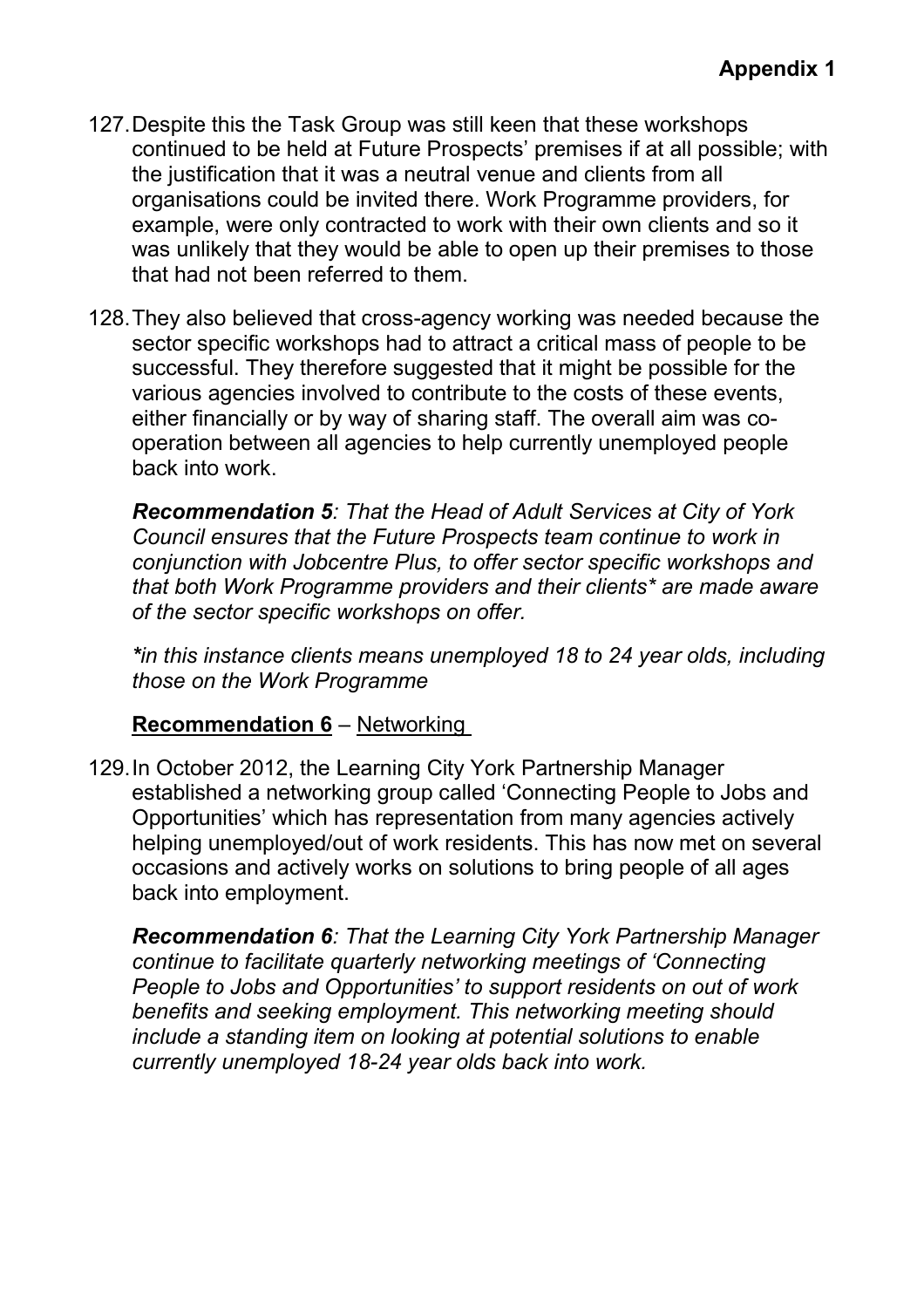**Recommendation 7** – Marketing campaign – support for and business benefits of employing York's Young People

- 130. Having considered all the evidence received to date and listened to and spoke with various key partners the Task Group did not feel that there was enough media coverage about the support available for young people and those young people who had successfully gained employment. They believed that there was a distinct gap when it came to things such as:
	- marketing the success stories of young people who had gained employment/become self employed
	- promoting the success of apprenticeships and graduate interns
	- promoting some of the initiatives available to employers such as the wage incentive
	- promoting Job Fairs
- 131. With a focus on the longer term unemployed who had successfully gained employment it was suggested that the Head of Communications collect regular articles and stories with an aim to attract success stories into print, on the radio, through in-house publications and by using digital media. The recent '100 in 100 days Apprenticeship Campaign' facilitated by Learning City (City of York Council) with partners, had had some very positive media coverage and the Task Group were keen that this should continue but as part of a more structured package of marketing.
- 132. On discussion with the Head of Communications the Task Group thought that a package of about 12 to 14 articles (delivered via various mediums) would be an achievable target and this may include a video from the next job fair.

 *Recommendation 7: That the Council's Head of Communications lead on a branded campaign that effectively markets:* 

- *i. success stories and inspiring cases about York's young people finding jobs/self employment and those that have overcome barriers to gain employment*
- *ii. apprentices and interns*
- *iii. a video of the next job fair*
- *iv. wage incentives and support available to employers*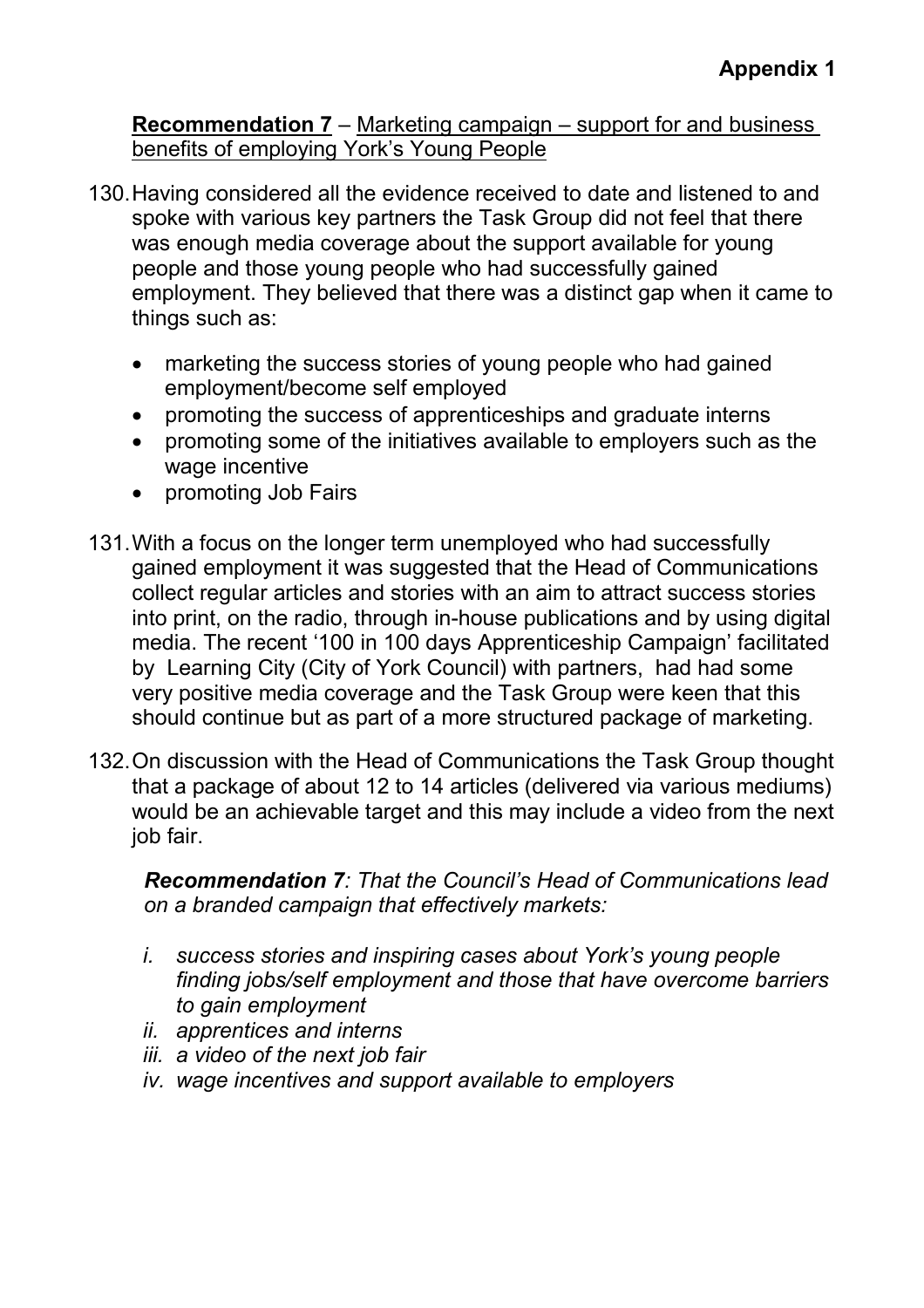## **Recommendation 8** – Support available to employers

- 133. The Task Group gave consideration to the support on offer to employers and how better to raise awareness of what was available to them. The Learning City York Partnership Manager confirmed she was already working with partners on how best to do this via workshops, conferences, direct business engagement, websites etc with the aim of ensuring good advice was being given as to what support was available.
- 134. After further discussion the Task Group suggested that a news bulletin be sent to employers prior to any future job fairs to raise awareness of when these were happening and what employers could gain from attending. In addition to promoting wage incentives as per **Recommendation 7** above the Task Group also asked that York Business Week include a workshop/information for employers on the different wage incentives available to them if they employed someone from the Work Programme.

*Recommendation 8: That the Learning City York Partnership Manager continue to promote the range of support available to employers.* 

## **Recommendation 9** – Transport barriers

135. As part of this review the Task Group heard on several occasions that transport was a barrier for some young people when seeking employment. Whilst there had been some move towards providing assistance for free bus travel for those that had been unemployed in excess of 3 months, currently this had only been for a trial period during the month of January 2013. It was unlikely to be repeated.

*Recommendation 9:That the Assistant Director for Strategic Planning and Transport explore potential ways and investigate the feasibility of funding/providing sustainable subsidised travel that fits shift patterns and would help young people to access entry level jobs outside of the city centre (e.g. bicycles, public transport, car share)*

**Recommendation 10** – Supporting earlier employability interventions for those on the Work Programme

136. The payment methodology appears to incentivise the Work Programme providers to prioritise support for the most work ready clients first. Those who have more complex needs and require more intensive support appear to be overlooked during the earlier stages of the Work Programme cycle.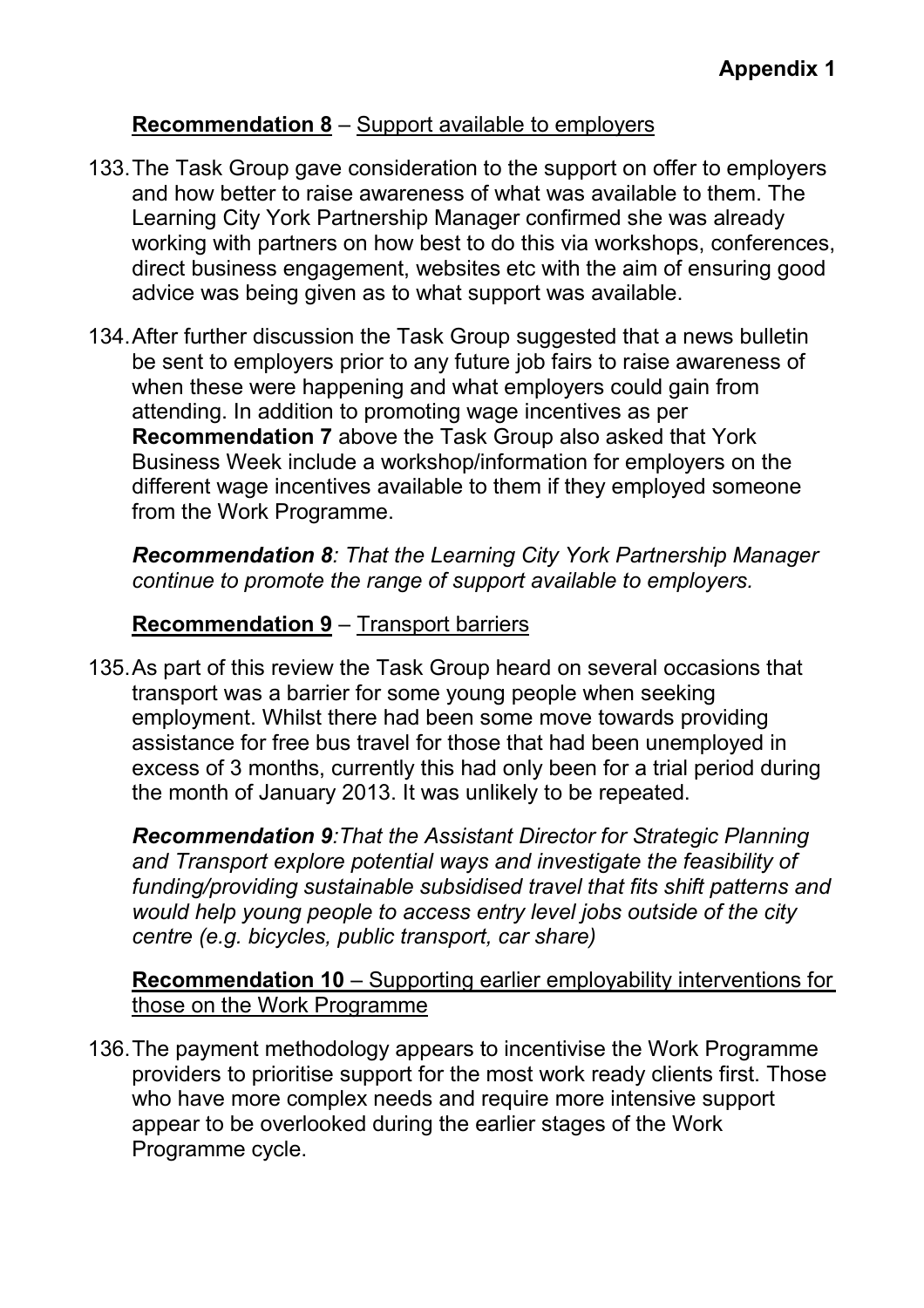137. The Task Group acknowledge that this is the first two year cycle of the Work Programme and providers will be reviewing the supporting interventions for clients, seeking to improve their current job outcomes and performance.

*Recommendation 10: That the Work Programme providers, working with the Learning City York Partnership Manager and the Head of Adult Services at City of York Council, develop a plan for improving the skills of those clients without basic literacy and numeracy. This should happen in the first year of the Work Programme's two year cycle.* 

## **Council Plan 2011-15**

138. This Scrutiny Review is directly linked to the 'Create Jobs and Grow the Economy' priority of the Council Plan 2011-15. The aim of the priority is for all of the City's residents to enjoy the opportunity to achieve their potential within York's economy. A strong and growing economy will provide new job opportunities and the ability for residents to achieve a high quality of life for themselves and their families.

## **Implications**

139. Where possible those affected by the recommendations arising from this scrutiny review were involved in the review and made aware of the likely recommendations arising and the impact these would have on them. There was a general consensus running throughout the review that all bar one were implementable. However the Task Group, due to time constraints were unable to consult with the officer responsible for Recommendation 9. His comments in relation to this recommendation are included within the paragraphs below.

## Overall Implications

- 140. **Human Resources (HR)** The Head of Strategic Workforce Development and Resourcing has indicated that she is content with the recommendations and there are no implications for HR. However it should be noted that six of the ten recommendations specifically make reference to the post of the Learning City York Partnership Manager to lead or work with other CYC post holders to implement the actions arising from this review. This means that various post holders will need to pick up these specific actions as part of their core role and responsibility.
- 141. **Financial** The recommendations carry their own financial implications, although it is understood that several of these will be drawn from existing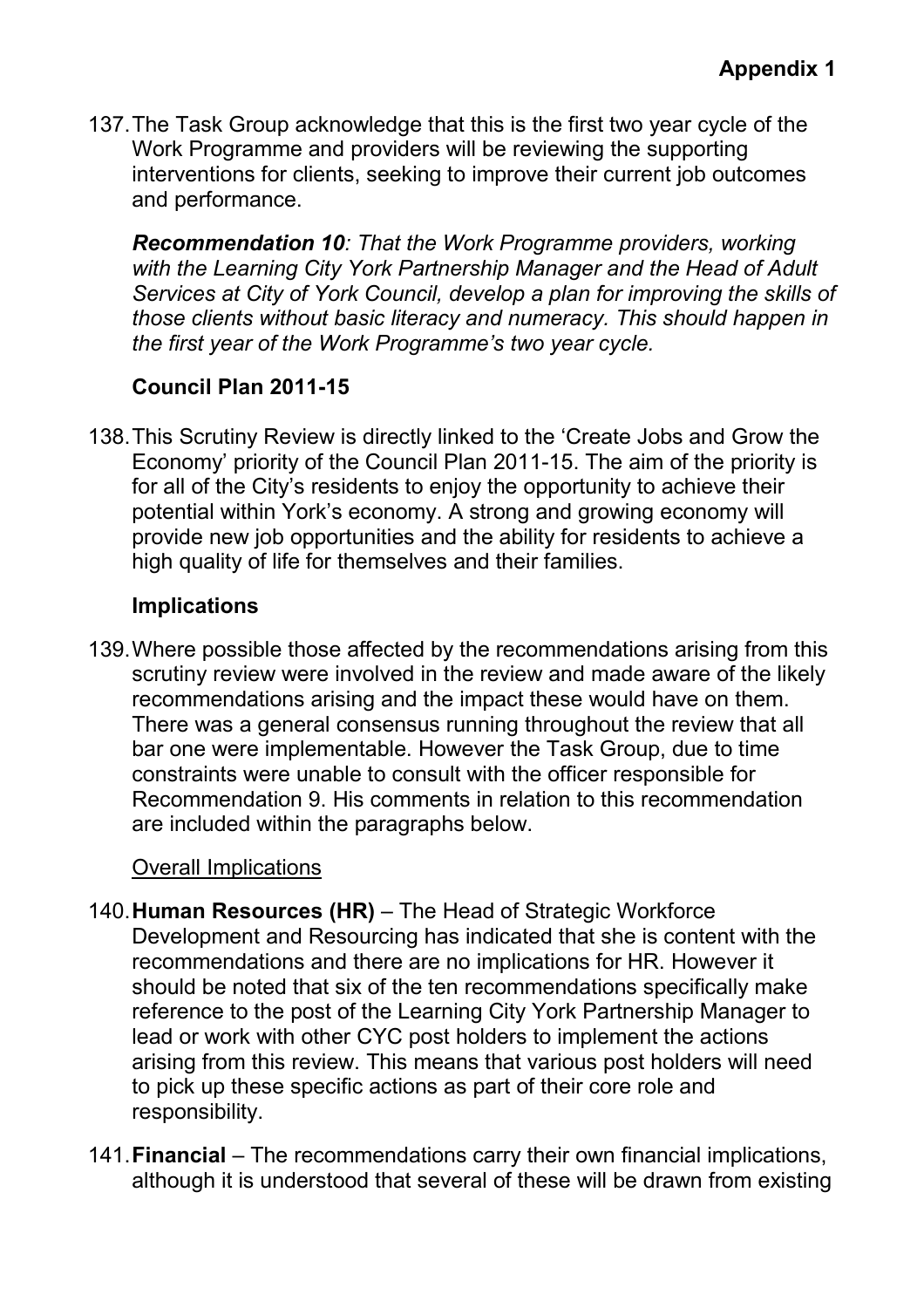budgets and where this is not possible and additional funding is required, proposals will be made formally to the appropriate funding source and where necessary to external pots of funding.

142. Where recommendations may require 'additional funding' or capacity this has, where possible, either been addressed through bids to the Economic Infrastructure Fund e.g. for recommendation 4 around financing job fairs or it is currently being reviewed within Education and Skills e.g. deployment of apprenticeship time to support it deployment of staff within other teams

#### Implications for Specific Recommendations

- 143. Recommendation 4 Funding has already been found, via a successful bid to the Economic Infrastructure Fund (EIF), for jobs fairs to take place in May and October until and including 2016.
- 144. Recommendation 9 The Assistant Director for Strategic Planning and Transport welcomed the comments of the Committee as they highlighted the key role that transport has in enabling access to employment opportunities. This recommendation would require a feasibility study. Funding and resources would be required to undertake this study as it is not in the current work programme.

## **Risk Management**

145. In order to meet the priority in the Council Plan 2011-15 around creating jobs and growing the economy there is a need to address what opportunities there are for young people to become gainfully employed. There is a danger that if we do not introduce some or all of the measures set out in this report the Council would not meet some of the ambitions contained within the Council plan.

## **Recommendations**

146. Members are asked to consider the ten recommendations set out in the paragraphs above.

Reason: To bring this Scrutiny Review to a close.